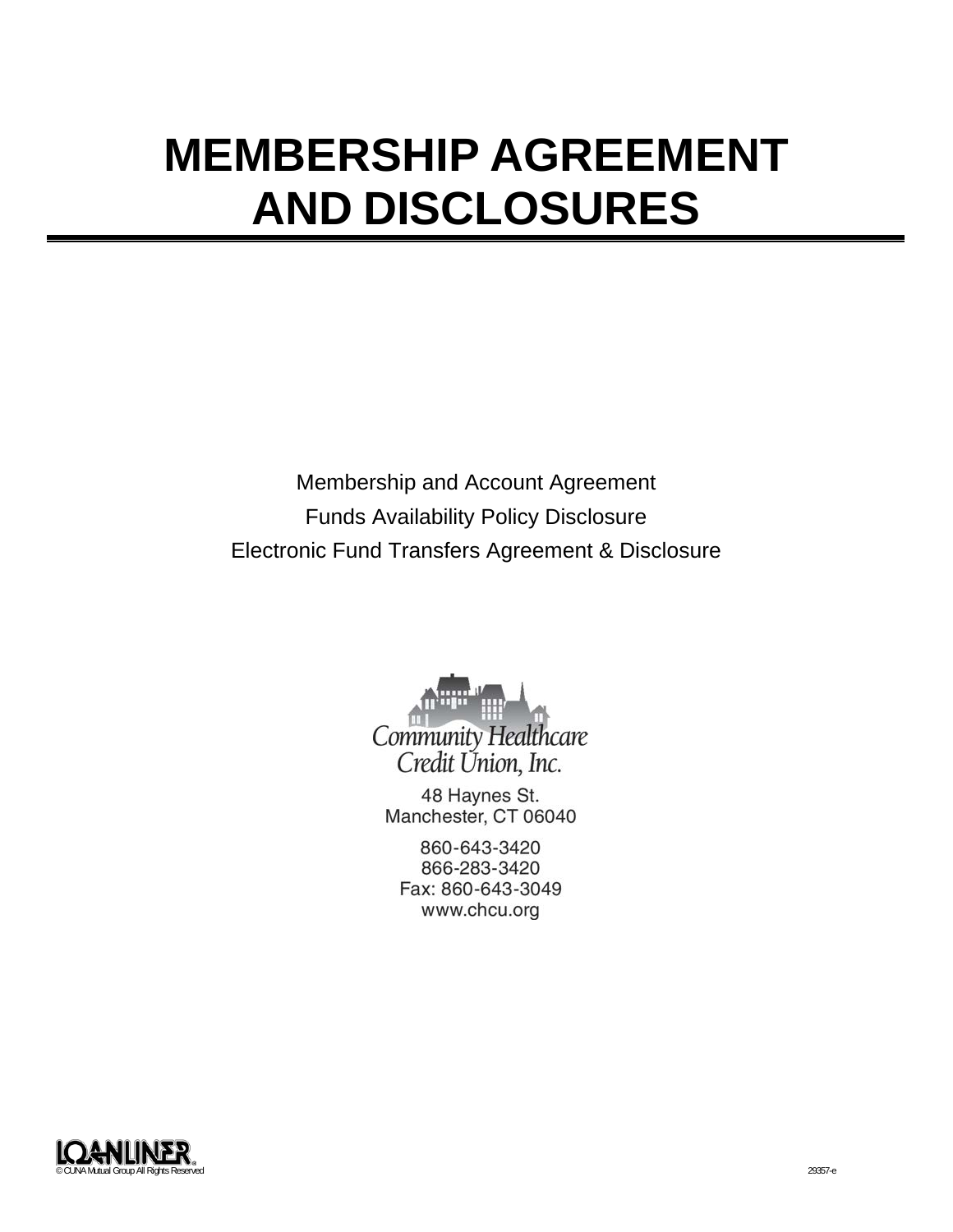

# **MEMBERSHIP AND ACCOUNT AGREEMENT**

This Agreement covers your rights and responsibilities concerning your accounts and the rights and responsibilities of the Credit Union providing this Agreement (Credit Union). In this Agreement, the words "you," "your," and "yours" mean anyone who signs an Account Card, Account Change Card, or any other account opening document (Account Card), or for whom membership and/or service requests are approved through the Credit Union's online application and authentication process. The words "we," "us," and "our" mean the Credit Union. The word "account" means any one or more share or deposit accounts you have with the Credit Union.

Your account type(s) and ownership features are designated by you on your Account Card or through the Credit Union's online application and authentication process. By signing an Account Card or authenticating your request, each of you, jointly and severally, agree to the terms and conditions in this Agreement, and any Account Card, Funds Availability Policy Disclosure, Truth-in-Savings Disclosure, Electronic Fund Transfers Agreement and Disclosure, Privacy Disclosure, or Account Receipt accompanying this Agreement, the Credit Union Bylaws or Code of Regulations (Bylaws), Credit Union policies, and any amendments made to these documents from time to time that collectively govern your membership, accounts and services.

**IMPORTANT INFORMATION ABOUT PROCEDURES FOR OPENING A NEW ACCOUNT -** To help the government fight the funding of terrorism and money laundering activities, Federal law requires all financial institutions to obtain, verify, and record information that identifies each person who opens an account.

What this means for you: When you open an account, we will ask for your name, address, date of birth, if applicable, and other information that will allow us to identify you. We may also ask to see your driver's license or other identifying documents.

**1. MEMBERSHIP ELIGIBILITY -** To join the Credit Union, you must meet the membership requirements, including purchase and maintenance of the minimum required share(s) (hereinafter membership share) and/or paying a membership fee as set forth in the Credit Union's bylaws. You authorize us to check your account, credit and employment history, and obtain reports from third parties, including credit reporting agencies, to verify your eligibility for the accounts, products and services you request and for other accounts, products, or services we may offer you or for which you may qualify.

**2. INDIVIDUAL ACCOUNTS -** An individual account is an account owned by one member who has qualified for credit union membership. If the account owner dies, the interest passes, subject to applicable law, to the account owner's estate or Payable on Death (POD) beneficiary/payee or trust beneficiary, subject to other provisions of this Agreement governing our protection for honoring transfer and withdrawal requests of an owner or owner's agent prior to notice of an owner's death, any security interest or pledge granted by the account owner, and our statutory lien rights.

**3. JOINT ACCOUNTS -** A joint account is an account owned by two or more persons.

**a**. **Rights of Survivorship.** Unless otherwise stated on the Account Card or documented through the Credit Union's online application and authentication process, a joint account includes rights of survivorship. This means that when one owner dies, all sums in the account will pass to the surviving owner(s). For a joint account without rights of survivorship, the deceased owner's interest passes to his or her estate. A surviving owner's interest is subject to the Credit Union's statutory lien for the deceased owner's obligations and to any security interest or pledge granted by a deceased owner, even if a surviving owner did not consent to it.

**b. Control of Joint Accounts.** Any owner is authorized and deemed to act for any other owner(s) and may instruct us regarding transactions and other account matters. Each owner guarantees the signature or authenticated request of any other owner(s). Any owner may withdraw or transfer funds, pledge to us all or any part of the shares, or stop payment on items without the consent of the other owner(s). We have no duty to notify any owner(s) about any transaction. We reserve the right to require written consent of all owners for any change to or termination of an account. If we receive written notice of a dispute between owners or inconsistent instructions from them, we may suspend or terminate the account and require a court order or written consent from all owners in order to act.

**c. Joint Account Owner Liability.** If an item deposited in a joint account is returned unpaid, a joint account is overdrawn, or if we do not receive final payment on a transaction, the owners, jointly and severally, are liable to us for any returned item, overdraft, or unpaid amount and for any related fees and charges, regardless of who initiated or benefited from the transaction. If any account owner is indebted to us, we may enforce our rights against any account of the indebted owner, including all funds in the joint account, regardless of who contributed the funds.

**4. POD/TRUST ACCOUNT DESIGNATIONS -** A Payable on Death (POD) account or trust account designation is an instruction to the Credit Union that an individual or joint account so designated is payable to the owner(s) during his, her, or their lifetimes and, when the last account owner dies, is payable to all surviving POD or trust beneficiaries/payees. Unless state law provides for different ownership or as permitted and documented by us, the beneficiaries/payees will own the funds jointly in equal shares without rights of survivorship when there is more than one surviving beneficiary/payee. Any POD or trust beneficiary/payee designation shall not apply to Individual Retirement Accounts (IRAs). We are not obligated to notify any beneficiary/payee of the existence of any account nor the vesting of the beneficiary/payee's interest in any account, except as otherwise provided by law. This paragraph does not apply to an account held on behalf of or in the name of a trust.

**5. ACCOUNTS FOR MINORS -** We may require any account established by a minor to be a joint account with an owner who has reached the age of majority under state law and who shall be jointly and severally liable to us for any returned item, overdraft, or unpaid amount on such account and for any related fees and charges. We may pay funds directly to the minor without regard to his or her minority. Unless a guardian or parent is an account owner, the guardian or parent shall not have any account access rights. We have no duty to inquire about the use or purpose of any transaction except as required by applicable law. We will not change the account status when the minor reaches the age of majority unless the change is authorized in writing by all account owners.

**6. UNIFORM TRANSFERS TO MINORS ACCOUNT -** A Uniform Transfers to Minors Account (UTMA) is an individual account created by a custodian who deposits funds as an irrevocable gift to a minor. The minor to whom the gift is made is the beneficiary of the custodial property in the account. The custodian has possession and control of the account for the exclusive right and benefit of the minor and, barring a court order otherwise, is the only party authorized to make deposits, withdrawals, or close the account. We have no duty to inquire about the use or purpose of any transaction except as required

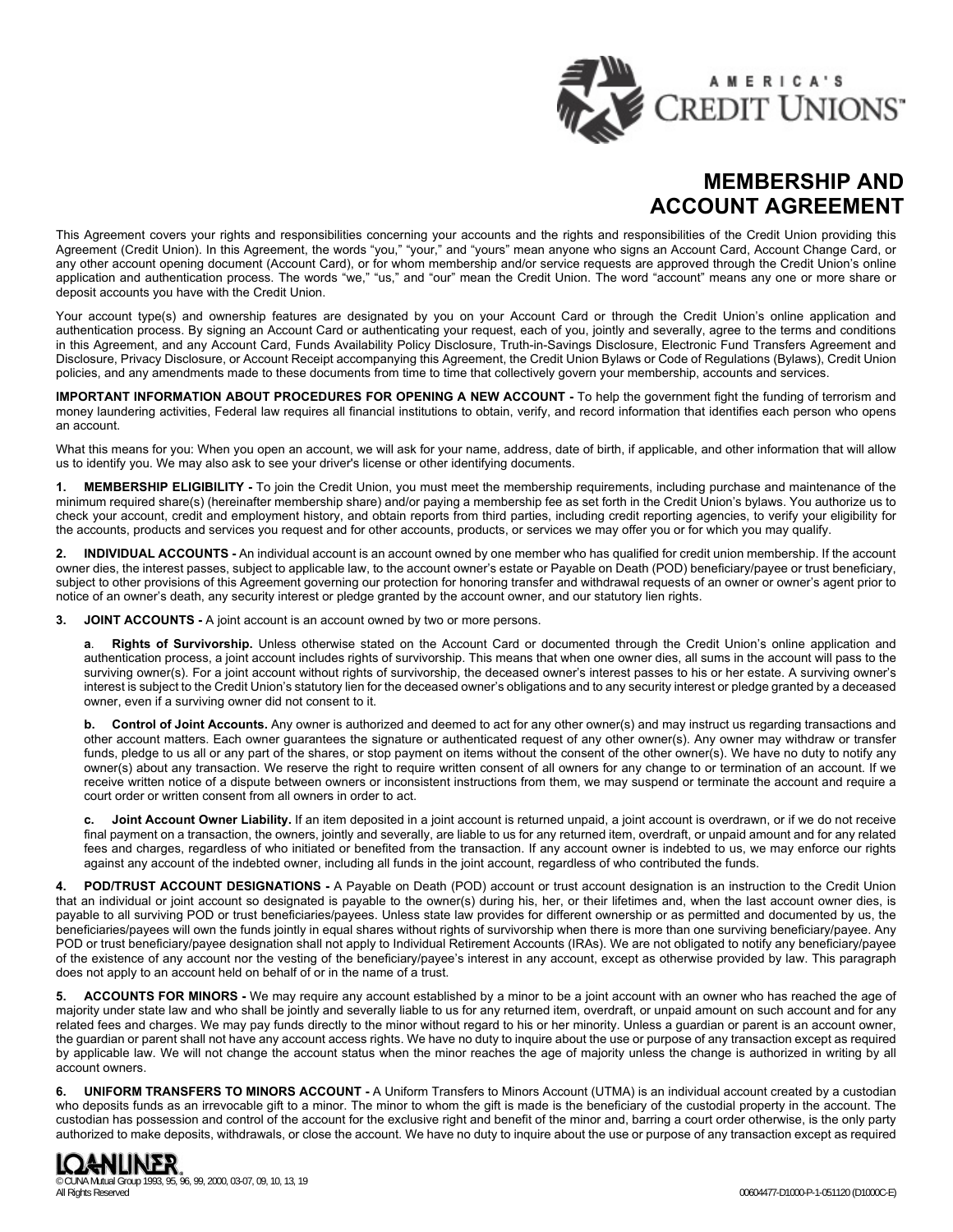by applicable law. If the custodian dies, we may suspend the account until we receive instructions from any person authorized by law to withdraw funds or a court order authorizing withdrawals.

**7. AGENCY DESIGNATION ON AN ACCOUNT -** An agency designation on an account is an instruction to us that the owner authorizes another person to make transactions as agent for the account owner regarding the accounts designated. An agent has no ownership interest in the account(s) or credit union voting rights. We have no duty to inquire about the use or purpose of any transaction made by the agent except as required by applicable law.

**DEPOSIT OF FUNDS REQUIREMENTS** - Funds may be deposited to any account, in any manner approved by the Credit Union in accordance with the requirements set forth in the Truth-in-Savings Disclosure. Deposits made by mail, at night depositories, or at unstaffed facilities are not our responsibility until we receive them. We reserve the right to refuse or to return any deposit.

**a. Endorsements.** We may accept transfers, checks, drafts, and other items for deposit into any of your accounts if they are made payable to, or to the order of, one or more account owners even if they are not endorsed by all payees. You authorize us to supply missing endorsements of any owners if we choose. If a check, draft, or item that is payable to two or more persons is ambiguous as to whether it is payable to either or both, we may process the check, draft, or item as though it is payable to either person. If an insurance, government, or other check or draft requires an endorsement, we may require endorsement as set forth on the item. Endorsements must be made on the back of the check or draft within 1½ inches of the top edge, although we may accept endorsements outside this space. However, any loss we incur from a delay or processing error resulting from an irregular endorsement or other markings by you or any prior endorser will be your responsibility. If we offer a remote deposit capture service and you have been approved to use the service to make deposits to your account, you agree that, prior to transmitting check or draft images, you will restrictively endorse each original check or draft in accordance with any other agreement with us that governs this service.

**b. Collection of Items.** We act only as your agent and we are not responsible for handling items for deposit or collection beyond the exercise of ordinary care. We are not liable for the loss of an item in transit or the negligence of any correspondent. Each correspondent will only be liable for its own negligence. We may send any item for collection. Items drawn on an institution located outside the United States are handled on a collection basis only. You waive any notice of nonpayment, dishonor, or protest regarding items we purchase or receive for credit or collection to your account. We reserve the right to pursue collection of previously dishonored items at any time, including giving a payor financial institution extra time beyond any midnight deadline limits.

**c. Restrictive Legends.** Some checks and drafts contain restrictive legends or similar limitations on the front of the item. Examples of restrictive legends include "two signatures required," "void after 60 days," and "not valid over \$500.00." We are not liable for payment of any check or draft contrary to a restrictive legend or other limitation contained in or on the item unless we have specifically agreed in writing to the restriction or limitation.

**d. Final Payment.** All checks, drafts, automated clearinghouse (ACH) transfers or other items credited to your account are provisional until we receive final payment. If final payment is not received, we may charge your account for the amount of such items and impose a returned item fee on your account. Any collection fees we incur may be charged to your account. We reserve the right to refuse or return any item or fund transfer.

**e. Direct Deposits.** We may offer direct deposit services, including preauthorized deposits (e.g., payroll checks, Social Security or retirement checks, or other government checks) or preauthorized transfers from other accounts. You must authorize direct deposits or preauthorized transfers by completing a separate authorization document. You must notify us if you wish to cancel or change a direct deposit or preauthorized transfer. Any cancellation or change will become effective once we receive notice from you and have a reasonable period of time to act on your request. If your account is overdrawn, you authorize us to deduct the amount your account is overdrawn from any deposit, including deposits of government payments or benefits. If we are required to reimburse the U.S. Government for any benefit payment directly deposited into your account, we may deduct the amount returned from any of your accounts, unless prohibited by law.

**f. Crediting of Deposits.** Deposits will be credited to your account on the day we consider them received as stated in our Funds Availability Policy Disclosure.

# **9. ACCOUNT ACCESS**

**a. Authorized Signature.** Your signature on the Account Card, or authentication and approval of your account, authorizes your account access. We will not be liable for refusing to honor any item or instruction if we believe the signature is not genuine. If you have authorized the use of a facsimile signature, we may honor any check or draft that appears to bear your facsimile signature, even if it was made by an unauthorized person. You authorize us to honor transactions initiated by a third person to whom you have given your account information, even if you do not authorize a particular transaction.

**b. Access Options.** You may access your account(s) in any manner we permit including, for example, in person at one of our branch offices, at an ATM or point-of-sale device, or by mail, telephone, automatic transfer, internet access or mobile application. We may return as unpaid any check or draft drawn on a form we do not provide, and you are responsible for any losses, expenses or fees we incur as a result of handling such a check or draft. We have the right to review and approve any form of power of attorney and may restrict account withdrawals or transfers. We may refuse to honor a power of attorney if our refusal is conducted in accordance with applicable state law.

**c. Credit Union Examination.** We may disregard any information on any check or draft other than the signature of the drawer, the amount of the item, and any magnetic encoding. You agree that we do not fail to exercise ordinary care in paying an item solely because our procedures do not provide for sight examination of items.

**10. FUND TRANSFERS -** Fund transfers we permit that are subject to Article 4A of the Uniform Commercial Code, such as wire transfers, will be subject to such provisions of the Uniform Commercial Code as enacted by the state where the main office of the Credit Union is located, except as otherwise provided in this Agreement. ACH transfers are subject to rules of the National Automated Clearinghouse Association (NACHA). We may execute certain requests for fund transfers by Fedwire which are subject to the Federal Reserve Board's Regulation J.

**a. Authorization for Transfers/Debiting of Accounts.** You may make or order fund transfers to or from your account. We will debit your account for the amount of a fund transfer from your account and will charge your account for any fees related to the transfer.

**b. Right to Refuse to Make Transfers/Limitation of Liability.** Unless we agree otherwise in writing, we reserve the right to refuse to execute any payment order to transfer funds to or from your account. We are not obligated to execute any payment order to transfer funds out of your account if the amount of the requested transfer plus applicable fees exceeds the available balance in your account. We are not liable for errors, delays, interruptions or transmission failures caused by third parties or circumstances beyond our control including mechanical, electronic or equipment failure. In addition, we will not be liable for consequential, special, punitive or indirect loss or damage you may incur in connection with fund transfers to or from your account.

**c. No Notice Required.** We will not provide you with notice when fund transfers are credited to your account. You will receive notice of such credits on your account statements. You may contact us to determine whether a payment has been received.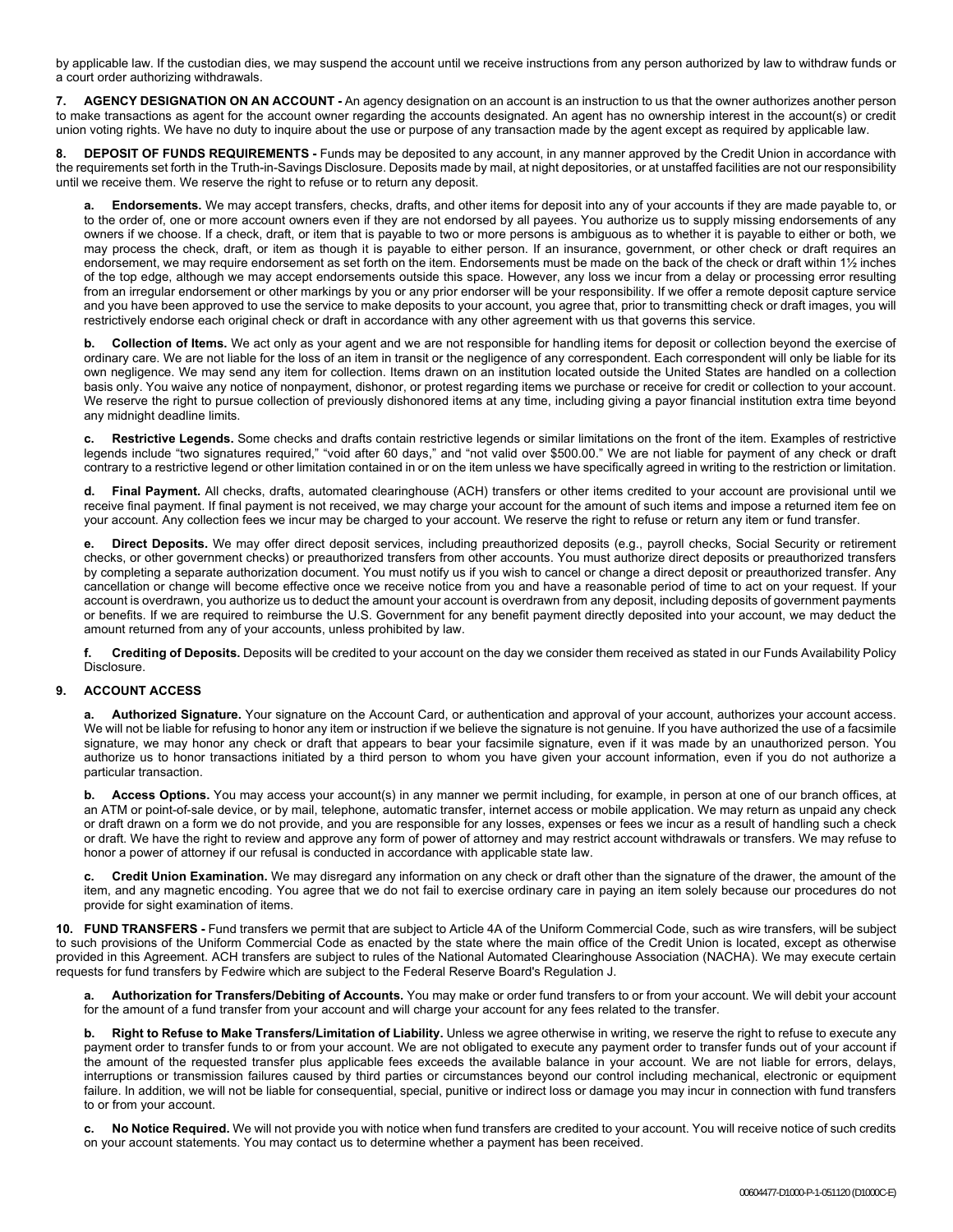**d. Interest Payments.** If we fail to properly execute a payment order and such action results in a delay in payment to you, we will pay you dividends or interest, whichever applies to your account, for the period of delay as required by applicable law. You agree that the dividend or interest rate paid to you will be based on the lowest nominal dividend or interest rate we were paying on any account during that period.

**e. Provisional Credit for ACH Transactions.** We may provisionally credit your account for an ACH transfer before we receive final settlement. If we do not receive final settlement, we may reverse the provisional credit or require you to refund us the amount provisionally credited to your account, and the party originating the transfer will not be considered to have paid you.

**f. Payment Order Processing and Cut-off Times.** Payment orders we accept will be executed within a reasonable time of receipt. Unless we have agreed otherwise in writing, a payment order may not necessarily be executed on the date it is received or on a particular date you specify. Cutoff times may apply to the receipt, execution and processing of fund transfers, payment orders, cancellations, and amendments. Fund transfers, payment orders, cancellations, and amendments received after a cut-off time may be treated as having been received on the next fund transfer business day. Information about any cut-off times is available upon request. From time to time, we may need to temporarily suspend processing of a transaction for greater scrutiny or verification in accordance with applicable law. This action may affect settlement or availability of the transaction.

**g. Identifying Information.** If your payment order identifies the recipient and any financial institution by name and account or other identifying number, the Credit Union and any other financial institutions facilitating the transfer may rely strictly on the account or other identifying number, even if the number identifies a different person or financial institution.

**h. Amendments and Cancellations of Payment Orders.** Any account owner may amend or cancel a payment order regardless of whether that person initiated the order. We may refuse requests to amend or cancel a payment order that we believe will expose the Credit Union to liability or loss. Any request to amend or cancel a payment order that we accept will be processed within a reasonable time after it is received. You agree to hold us harmless from and indemnify us for all losses and expenses resulting from any actual or attempted amendment or cancellation of a payment order.

**i. Security Procedures.** We may require you to follow a security procedure to execute, amend or cancel a payment order so that we may verify the authenticity of the order, amendment or cancellation. You agree that the security procedure established by separate agreement between you and the Credit Union is commercially reasonable. If you refuse to follow a commercially reasonable security procedure that we offer, you agree to be bound by any payment order, whether authorized or not, that is issued in your name and accepted by us in good faith in accordance with the security procedure you choose.

**j. Duty to Report Unauthorized or Erroneous Fund Transfers.** You must exercise ordinary care to identify and report unauthorized or erroneous fund transfers on your account. You agree that you will review your account(s) and periodic statement(s). You further agree you will notify us of any unauthorized or erroneous transfers within the time frames described in the "Statements" section of this Agreement.

**k. Recording Telephone Requests.** You agree that we may record payment order, amendment and cancellation requests as permitted by applicable law.

**l. Remittance Transfers.** A "remittance transfer" is an electronic transfer of funds of more than \$15.00 which is requested by a sender and sent to a designated recipient in a foreign country by a remittance transfer provider. If we act as a remittance transfer provider and conduct a remittance transfer(s) on your behalf, the transaction(s) will be governed by 12 C.F.R. part 1005, subpart B - Requirements for remittance transfers. Terms applicable to such transactions may vary from those disclosed herein and will be disclosed to you at the time such services are requested and rendered in accordance with applicable law.

**11. ACCOUNT RATES AND FEES -** We pay account earnings and assess fees against your account as set forth in the Truth-in-Savings Disclosure and Schedule of Fees and Charges. We may change the Truth-in-Savings Disclosure or Schedule of Fees and Charges at any time and will notify you as required by law.

# **12. TRANSACTION LIMITATIONS**

**a. Withdrawal Restrictions.** We will pay checks or drafts, permit withdrawals, and make transfers from the available balance in your account. The availability of funds in your account may be delayed as described in our Funds Availability Policy Disclosure. We may also pay checks or drafts, permit withdrawals, and make transfers when you have an insufficient available balance in your account if you have established an overdraft protection plan or, if you do not have such a plan with us, in accordance with our overdraft payment policy.

We may refuse to allow a withdrawal in some situations and will advise you accordingly if, for example: (1) there is a dispute between account owners (unless a court has ordered the Credit Union to allow the withdrawal); (2) a legal garnishment or attachment is served; (3) the account secures any obligation to us; (4) required documentation has not been presented; or (5) you fail to repay a credit union loan on time. We may require you to give written notice of 7 to 60 days before any intended withdrawals.

**b. Transfer Limitations.** We may limit the dollar amount or the number of transfers from your account. Please consult your Truth-in-Savings Disclosure or your Electronic Fund Transfers Agreement and Disclosure.

**13. CERTIFICATE ACCOUNTS -** Any term share, share certificate, time deposit or certificate of deposit account (certificate account), whichever we offer as allowed by applicable federal or state law, is subject to the terms of this Agreement, the Truth-in-Savings Disclosure, the Account Receipt for each account, and any other documents we provide for the account, the terms of which are incorporated herein by reference.

# **14. OVERDRAFTS**

**a. Payment of Overdrafts.** If, on any day, the available balance in your share or deposit account is not sufficient to pay the full amount of a check, draft, transaction, or other item, plus any applicable fee, that is posted to your account, we may return the item or pay it, as described below. The Credit Union's determination of an insufficient available account balance may be made at any time between presentation and the Credit Union's midnight deadline with only one review of the account required. We do not have to notify you if your account does not have a sufficient available balance in order to pay an item. Your account may be subject to a fee for each item regardless of whether we pay or return the item. We may charge a fee each time an item is submitted or resubmitted for payment; therefore, you may be assessed more than one fee as a result of a returned item and resubmission(s) of the returned item.

If we offer standard overdraft services, this service allows us to authorize payment for the following types of transactions regardless of whether your share or deposit account has sufficient funds: (1) share drafts/checks and other transactions made using your checking account, except as otherwise described below; (2) automatic bill payments; (3) and ACH transactions. For ATM and one-time debit card transactions, you must affirmatively consent to such coverage. Without your consent, the Credit Union may not authorize and pay an ATM or one-time debit card transaction that will result in insufficient funds in your account. If you have established a service linking your share or deposit account with other individual or joint accounts, you authorize us to transfer funds from another account of yours to cover an insufficient item, including transfers from a share or deposit account, an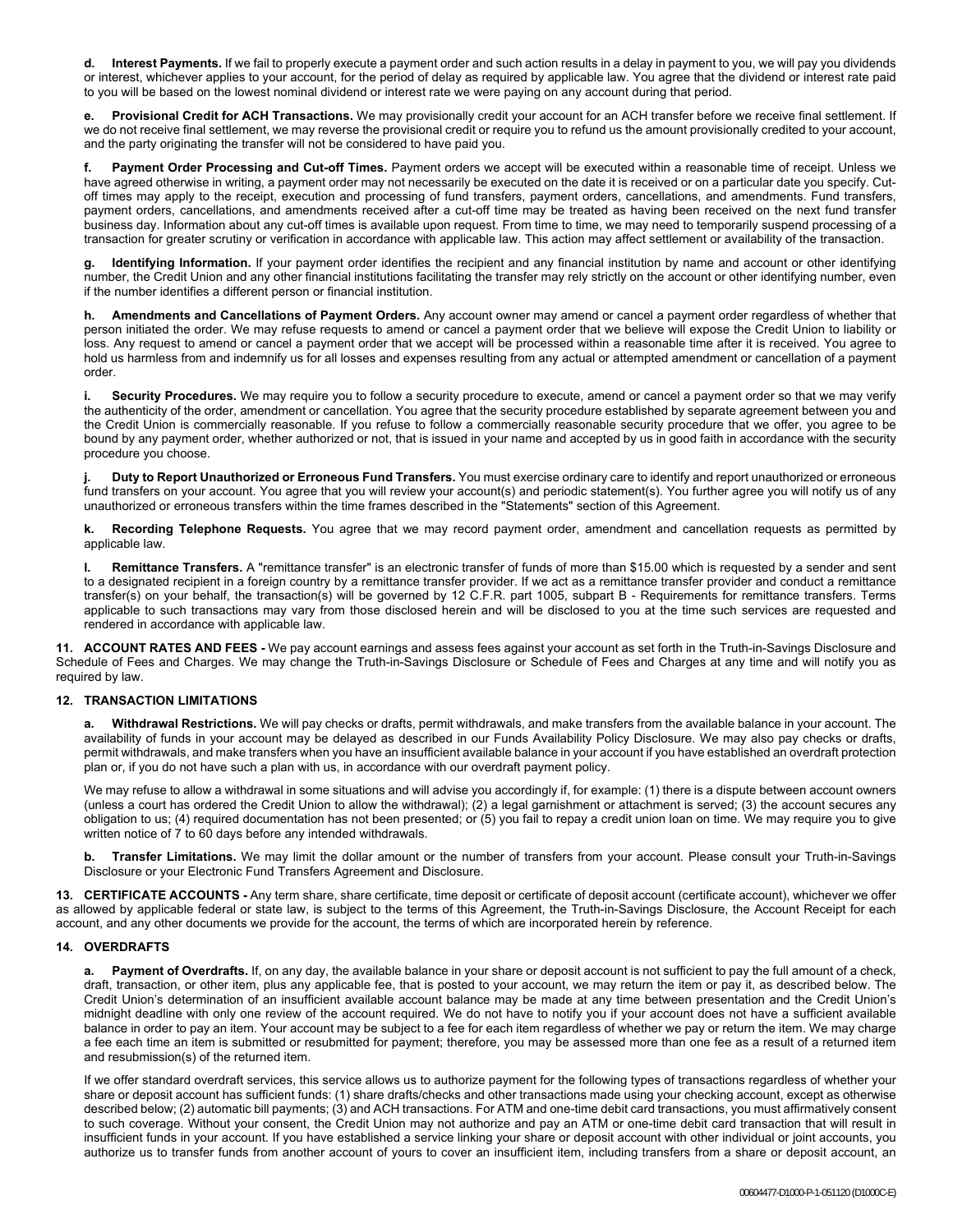overdraft line-of-credit account, or other account you so designate. Services and fees for these transactions are shown in the document the Credit Union uses to capture your affirmative consent and the Schedule of Fees and Charges.

Except as otherwise agreed in writing, if we exercise our right to use our discretion to pay such items that result in an insufficiency of funds in your account, we do not agree to pay them in the future and may discontinue coverage at any time without notice. If we pay these items or impose a fee that results in insufficient funds in your account, you agree to pay the insufficient amount, including the fee assessed by us, in accordance with our standard overdraft services or any other service you may have authorized with us or, if you do not have such protections with us, in accordance with any overdraft payment policy we have, as applicable.

**b. How Transactions are Posted to Your Account.** Basically, there are two types of transactions that affect your account: credits (deposits of money into your account) and debits (payments out of your account). It is important to understand how each is applied to your account so that you know how much money you have and how much is available to you at any given time. This section explains generally how and when we post transactions to your account.

**Credits.** Deposits are generally added to your account when we receive them. However, in some cases when you deposit a check, the full amount of the deposit may not be available to you at the time of deposit. Please refer to the Funds Availability Policy Disclosure for details regarding the timing and availability of funds from deposits.

**Debits.** There are several types of debit transactions. Common debit transactions are generally described below. Keep in mind that there are many ways transactions are presented for payment by merchants, and we are not necessarily in control of when transactions are received.

- **• Checks.** When you write a check, it is processed through the Federal Reserve system. We receive data files of cashed checks from the Federal Reserve each day. The checks drawn on your account are compiled from these data files and paid each day. We process the payments in the order contained in the data file.
- **• ACH Payments.** We receive data files every day from the Federal Reserve with Automated Clearing House (ACH) transactions. These include, for example, automatic bill payments you have authorized. ACH transactions for your account are posted throughout the day in order of receipt.
- **• PIN-Based Debit Card Purchase Transactions.** These are purchase transactions using your debit card for which a merchant may require you to enter your personal identification number (PIN) at the time of sale. They are processed through a PIN debit network. These transactions are similar to ATM withdrawal transactions because the money is usually deducted from your account immediately at the time of the transaction. However, depending on the merchant, a PIN-based transaction may not be immediately presented for payment.
- **• Signature-Based Debit Card Purchase Transactions.** These are purchase transactions using your debit card that are processed through a signature-based network. Rather than entering a PIN, you typically sign for the purchase; however, merchants may not require your signature for certain transactions. Merchants may seek authorization for these types of transactions. The authorization request places a hold on funds in your account when the authorization is completed. The "authorization hold" will reduce your available balance by the amount authorized but will not affect your actual balance. The transaction is subsequently processed by the merchant and submitted to us for payment. This can happen hours or sometimes days after the transaction, depending on the merchant and its payment processor. These payment requests are received in real time throughout the day and are posted to your account when they are received.

The amount of an authorization hold may differ from the actual payment because the final transaction amount may not yet be known to the merchant when you present your card for payment. For example, if you use your debit card at a restaurant, a hold will be placed in an amount equal to the bill presented to you; but when the transaction posts, it will include any tip that you may have added to the bill. This may also be the case where you present your debit card for payment at gas stations, hotels and certain other retail establishments. We cannot control how much a merchant asks us to authorize, or when a merchant submits a transaction for payment.

This is a general description of certain types of transactions. These practices may change, and we reserve the right to pay items in any order we choose as permitted by law.

**c. Understanding Your Account Balance.** Your share draft account has two kinds of balances: the actual balance and the available balance. Your actual balance reflects the full amount of all deposits to your account as well as payment transactions that have been posted to your account. It does not reflect checks you have written and are still outstanding or transactions that have been authorized but are still pending. Your available balance is the amount of money in your account that is available for you to use. Your available balance is your actual balance less: (1) holds placed on deposits; (2) holds on debit card or other transactions that have been authorized but are not yet posted; and (3) any other holds, such as holds related to pledges of account funds and minimum balance requirements or to comply with court orders. We use your available balance to determine whether there are sufficient funds in your account to pay items, including checks and drafts, as well as ACH, debit card and other electronic transactions. Pending transactions and holds placed on your account may reduce your available balance and may cause your account to become overdrawn regardless of your actual balance. In such cases, subsequent posting of the pending transactions may further overdraw your account and be subject to additional fees. You should assume that any item which would overdraw your account based on your available balance may create an overdraft. You may check your available balance online at www.chcu.org, at an ATM, by visiting a credit union branch or by calling us at 860-643- 3420.

**15. POSTDATED AND STALEDATED CHECKS OR DRAFTS -** You agree not to issue any check or draft that is payable on a future date (postdated). If you do draw or issue a check or draft that is postdated and we pay it before that date, you agree that we shall have no liability to you for such payment. You agree not to deposit checks, drafts, or other items before they are properly payable. We are not obligated to pay any check or draft drawn on your account that is presented more than six months past its date; however, if the check or draft is paid against your account, we will have no liability for such payment.

# **16. STOP PAYMENT ORDERS**

**a. Stop Payment Order Request.** Any owner may request a stop payment order on any check or draft drawn on the owner's account. To be binding, the order must accurately describe the check or draft, including the exact account number, check or draft number, and amount of the check or draft. This exact information is necessary for the Credit Union to identify the check or draft. If we receive incorrect or incomplete information, we will not be responsible for failing to stop payment on the check or draft. In addition, we must receive sufficient advance notice of the stop payment order to allow us a reasonable opportunity to act on it. If we recredit your account after paying a check or draft over a valid and timely stop payment order, you agree to sign a statement describing the dispute with the payee, to assign to us all of your rights against the payee or other holders of the check or draft, and to assist us in any legal action.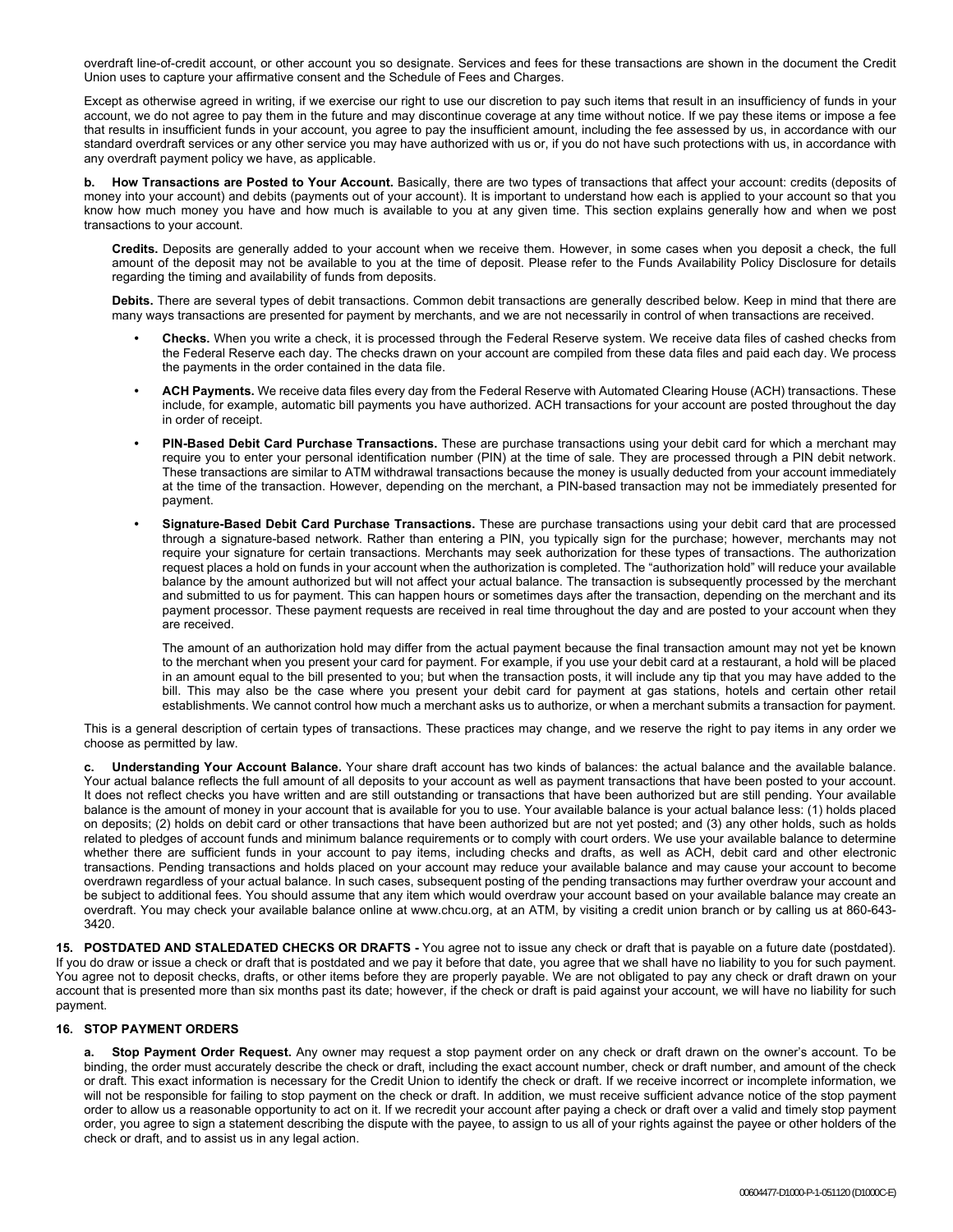Stop payment orders for preauthorized debit transactions from your account are governed by Regulation E. Please refer to the Electronic Fund Transfers Agreement and Disclosure for rules regarding stop payments on preauthorized debit transactions.

**b. Duration of Order.** You may make an oral stop payment order which will lapse within 14 calendar days unless you confirm it in writing, or in a record if allowed by applicable law, within that time. A written stop payment order is effective for six months and may be renewed for additional sixmonth periods by submitting a renewal request in writing, or in a record if allowed by applicable law, before the stop payment order then in effect expires. We do not have to notify you when a stop payment order expires.

**c. Liability.** Fees for stop payment orders are set forth in the Truth-in-Savings Disclosure or Schedule of Fees and Charges. You may not stop payment on any certified check, cashier's check, teller's check, or any other check, draft, or payment guaranteed by us. Although payment of an item may be stopped, you may remain liable to any item holder, including us. You agree to indemnify and hold the Credit Union harmless from all costs, including attorney's fees and all damages or claims related to our refusal to pay an item, as well as claims of any joint account owner or of any payee or endorsee for failing to stop payment of an item as a result of incorrect information provided by you.

**17. CREDIT UNION LIABILITY -** If we do not properly complete a transaction according to this Agreement, we will be liable for your losses or damages not to exceed the amount of the transaction, except as otherwise provided by law. We will not be liable if, for example: (1) your account contains an insufficient available balance for the transaction; (2) circumstances beyond our control prevent the transaction; (3) your loss is caused by your or another financial institution's negligence; or (4) your account funds are subject to legal process or other claim. We will not be liable for consequential damages, except liability for wrongful dishonor. We are not responsible for a check or draft that is paid by us if we acted in a commercially reasonable manner and exercised ordinary care. We exercise ordinary care if our actions or nonactions are consistent with applicable state law, Federal Reserve regulations and operating letters, clearinghouse rules, and general financial institution practices followed in the area we serve. You grant us the right, in making payments of deposited funds, to rely exclusively on the form of the account and the terms of this Agreement. Any conflict regarding what you and our employees say or write will be resolved by reference to this Agreement.

**18. CHECKS OR DRAFTS PRESENTED FOR PAYMENT IN PERSON -** We may refuse to accept any check or draft drawn on your account that is presented for payment in person. Such refusal shall not constitute a wrongful dishonor of the check or draft, and we shall have no liability for refusing payment. If we agree to cash a check or draft that is presented for payment in person, we may require the presenter to pay a fee. Any applicable check or draft cashing fees are stated in the Schedule of Fees and Charges.

**19. REMOTELY CREATED CHECKS OR DRAFTS -** For purposes of this paragraph, "account" means a transaction account, credit account, or any other account on which checks or drafts may be drawn. A remotely created check or draft is a check or draft created by someone other than the person on whose account the check or draft is drawn. A remotely created check or draft is generally created by a third party payee as authorized by the owner of the account on which the check or draft is drawn. Authorization is usually made over the telephone or through online communication. The owner of the account does not sign a remotely created check or draft. In place of the owner's signature, the remotely created check or draft usually bears a statement that the owner authorized the check or draft or bears the owner's printed or typed name. If you authorize a third party to draw a remotely created check or draft against your account, you may not later revoke or change your authorization. It is your responsibility to resolve any authorization issues directly with the third party. We are not required to credit your account and may charge against your account any remotely created check or draft for which the third party has proof of your authorization.

**20. PLEDGE, RIGHT OF OFFSET AND STATUTORY LIEN -** Unless prohibited by law, you pledge and grant as security for all obligations you may have now or in the future, except obligations secured by your principal residence, all shares and dividends and all deposits and interest, if any, in all accounts you have with us now and in the future. If you pledge a specific dollar amount in your account(s) for a loan, we will freeze the funds in your account(s) to the extent of the outstanding balance of the loan or, if greater, the amount of the pledge if the loan is a revolving loan. Otherwise, funds in your pledged account(s) may be withdrawn unless you are in default. You agree we have the right to offset funds in any of your accounts against the obligation owed to us. Federal or state law (depending upon whether we have a federal or state charter) gives us a lien on all shares and dividends and all deposits and interest, if any, in accounts you have with us now and in the future. Except as limited by federal or state law, the statutory lien gives us the right to apply the balance of all your accounts to any obligation on which you are in default. After you are in default, we may exercise our statutory lien rights without further notice to you.

**Your pledge and our statutory lien rights will allow us to apply the funds in your account(s) to what you owe when you are in default, except as limited by federal or state law.** If we do not apply or offset the funds in your account(s) to satisfy your obligation, we may place an administrative freeze on your account(s) in order to protect our statutory lien rights and may apply or offset the funds in your account(s) to the amount you owe us at a later time. The statutory lien and your pledge do not apply to any Individual Retirement Account or any other account that would lose special tax treatment under federal or state law if given as security. By not enforcing our right to apply or offset funds in your account(s) to your obligations that are in default, we do not waive our right to enforce these rights at a later time.

**21. LEGAL PROCESS -** If any legal action is brought against your account, we may pay out funds according to the terms of the action or refuse any payout until the dispute is resolved, as permitted by law. Any expenses or attorney fees we incur responding to legal process may be charged against your account without notice, unless prohibited by law. Any legal process against your account is subject to our lien and security interest.

**22. ACCOUNT INFORMATION -** Upon request, we will give you the name and address of each agency from which we obtain a credit report regarding your account. We agree not to disclose account information to third parties except when: (1) it is necessary to complete a transaction; (2) the third party seeks to verify the existence or condition of your account in accordance with applicable law; (3) such disclosure complies with the law or a government agency or court order; or (4) you give us written permission.

# **23. NOTICES**

**a. Name or Address Changes.** You are responsible for notifying us of any name or address change. The Credit Union is only required to attempt to communicate with you at the most recent address you have provided to us. We may require all name and address changes to be provided in writing. If we attempt to locate you, we may impose a service fee as set forth in the Truth-in-Savings Disclosure or Schedule of Fees and Charges.

**b. Notice of Amendments.** Except as prohibited by applicable law, we may change the terms of this Agreement at any time. We will notify you, in a manner we deem appropriate under the circumstances, of any changes in terms, rates or fees as required by law. We reserve the right to waive any terms of this Agreement. Any such waiver shall not affect our right to future enforcement.

**Effect of Notice.** Any written notice you give us is effective when we receive it. Any written notice we give to you is effective when it is provided electronically or is deposited in the U.S. mail, postage prepaid and addressed to you at your statement mailing address, and will be effective whether or not received by you. Notice to any account owner is considered notice to all account owners.

**d. Electronic Notices.** If you have agreed to receive notices electronically, we may send you notices electronically and discontinue mailing paper notices to you until you notify us that you wish to reinstate receiving paper notices.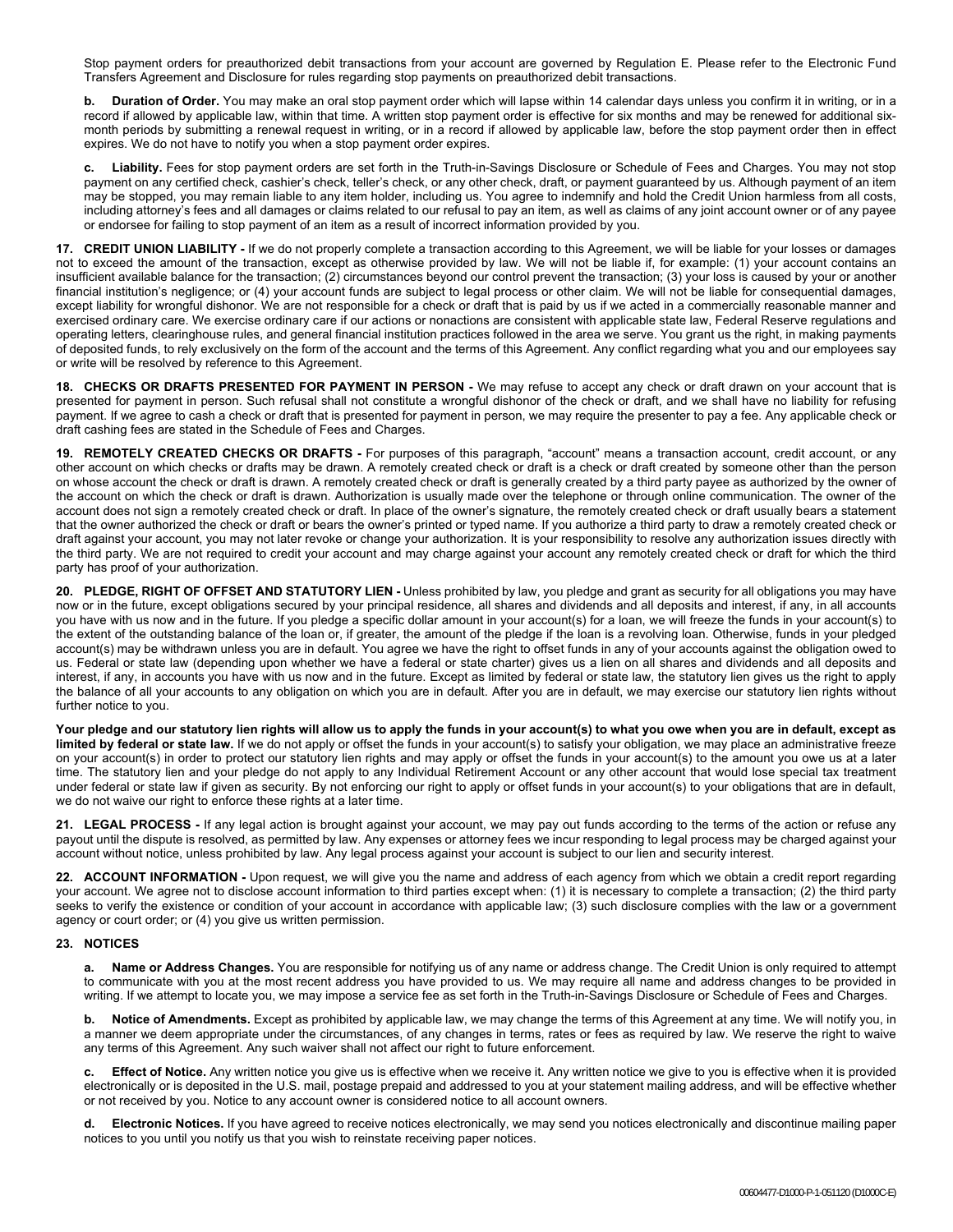**24. TAXPAYER IDENTIFICATION NUMBER AND BACKUP WITHHOLDING -** You agree that we may withhold taxes from any dividends or interest earned on your account as required by federal, state or local law or regulations. Your failure to furnish a correct Taxpayer Identification Number (TIN) or meet other requirements may result in backup withholding. If your account is subject to backup withholding, we must withhold and pay to the Internal Revenue Service a percentage of dividends, interest, and certain other payments. If you fail to provide your TIN within a reasonable time we may close your account and return the balance to you, less any applicable service fees.

# **25. STATEMENTS**

**a. Contents.** If we provide a periodic statement for your account, you will receive a periodic statement that shows the transactions and activity on your account during the statement period as required by applicable law. If a periodic statement is provided, you agree that only one statement is necessary for joint accounts. For share draft or checking accounts, you understand and agree that your original check or draft, when paid, becomes property of the Credit Union and may not be returned to you, but copies of the check or draft may be retained by us or by payable-through financial institutions and may be made available upon your request. You understand and agree that statements are made available to you on the date they are mailed to you or, if you have requested, on the date they are made available to you electronically. You also understand and agree that checks, drafts, or copies thereof are made available to you on the date the statement is mailed to you or is provided to you electronically, even if the checks or drafts do not accompany the statement.

**b.** Examination. You are responsible for promptly examining each statement upon receiving it and reporting any irregularities to us. If you fail to report any irregularities such as forged, altered, unauthorized, unsigned, or otherwise fraudulent items drawn on your account, erroneous payments or transactions, or other discrepancies that are reflected on your statement within 33 days of the date we sent or otherwise provided the statement to you, we will not be responsible for your loss. We also will not be liable for any items that are forged or altered in a manner not detectable by a reasonable person, including the unauthorized use of facsimile signature equipment.

Unauthorized electronic fund transfers governed by Regulation E are subject to different reporting periods. Please refer to the Electronic Fund Transfers Agreement and Disclosure for reporting requirements pertaining to electronic fund transfers.

**c. Notice to Credit Union.** You agree that the Credit Union's retention of checks or drafts does not alter or waive your responsibility to examine your statements or the time limit for notifying us of any errors. The statement will be considered correct for all purposes, and we will not be liable for any payment made or charge to your account unless you notify us in writing within the above time limit for notifying us of any errors. If you fail to receive a periodic statement, you agree to notify us within 14 days of the time you regularly receive a statement.

**d. Address.** If we mail you a statement, we will send it to the last known address shown in our records. If you have requested to receive your statement electronically, we will send the statement or notice of statement availability to the last e-mail address shown in our records.

**26. INACTIVE ACCOUNTS -** As allowed by applicable law, we may classify your account as inactive or dormant and assess a fee if you have not made any transactions in your account over a specified period of time. The period of inactivity, the fee for servicing an inactive or dormant account, and the minimum balance required to avoid the service fee, if any, are set forth in our Schedule of Fees and Charges. You authorize us to transfer funds from another account of yours to cover any service fees, if applicable. To the extent allowed by law, we reserve the right to transfer the account funds to an account payable or reserve account and to suspend any further account statements. If a deposit or withdrawal has not been made on the account and we have had no other sufficient contact with you within the period specified by state law, the account will then be presumed to be abandoned. Funds in abandoned accounts will be reported and remitted in accordance with state law. Once funds have been turned over to the state, we have no further liability to you for such funds. If you choose to reclaim such funds, you must apply to the appropriate state agency.

**27. SPECIAL ACCOUNT INSTRUCTIONS -** You may request that we facilitate certain trust, will, or court-ordered account arrangements. However, because we do not give legal advice, we cannot counsel you as to which account arrangement most appropriately meets the specific requirements of your trust, will, or court order. If you ask us to follow any instructions that we believe might expose us to claims, lawsuits, expenses, liabilities, or damages, whether directly or indirectly, we may refuse to follow your instructions or may require you to indemnify us or post a bond or provide us with other protection. We may require that account changes requested by you, or any account owner, such as adding or closing an account or service, be evidenced by a signed Account Change Card or other document which evidences a change to an account and accepted by us.

**28. TERMINATION OF ACCOUNT -** We may terminate your account at any time without notice to you or may require you to close your account and apply for a new account if, for example: (1) there is a change in owners or authorized signers; (2) there has been a forgery or fraud reported or committed involving your account; (3) there is a dispute as to the ownership of the account or of the funds in the account; (4) any checks or drafts are lost or stolen; (5) there are excessive returned unpaid items not covered by an overdraft protection plan; (6) there has been any misrepresentation or any other abuse of any of your accounts; (7) we reasonably deem it necessary to prevent a loss to us; or (8) as otherwise permitted by law. You may terminate an individual account by giving written notice. We reserve the right to require the consent of all owners to terminate a joint account. We are not responsible for payment of any check, draft, withdrawal, transaction, or other item after your account is terminated; however, if we pay an item after termination, you agree to reimburse us.

**29. TERMINATION OF MEMBERSHIP; LIMITATION OF SERVICES -** You may terminate your membership by giving us written notice or by withdrawing your minimum required membership share, if any, and closing all of your accounts. You may be expelled from membership for any reason allowed by applicable law. We may restrict account access and services without notice to you when your account is being misused; you have demonstrated conduct which is abusive in nature; as outlined in any policy we have adopted regarding restricting services; or as otherwise permitted by law.

**30. DEATH OF ACCOUNT OWNER -** We may honor all transfer orders, withdrawals, deposits, and other transactions on an account until we know of a member's death. Even with such knowledge, we may continue to pay checks or drafts or honor other payments or transfer orders authorized by the deceased member for a period of ten days after the member's death unless we receive instructions from any person claiming an interest in the account to stop payment on the checks, drafts, or other items. We may require anyone claiming a deceased owner's account funds to indemnify us for any losses resulting from our honoring that claim. This Agreement will be binding upon any heirs or legal representatives of any account owner.

**31. UNLAWFUL INTERNET GAMBLING AND OTHER ILLEGAL ACTIVITIES -** You agree that you are not engaged in unlawful internet gambling or any other illegal activity. You agree that you will not use any of your accounts, access devices or services for unlawful internet gambling or other illegal activities. We may terminate your account relationship if you engage in unlawful internet gambling or other illegal activities.

**32. SEVERABILITY -** If a court holds any portion of this Agreement to be invalid or unenforceable, the remainder of this Agreement shall not be invalid or unenforceable and will continue in full force and effect. All headings are intended for reference only and are not to be construed as part of the Agreement.

**33. ENFORCEMENT -** You are liable to us for any losses, costs, or expenses we incur resulting from your failure to follow this Agreement. You authorize us to deduct any such losses, costs, or expenses from your account without prior notice to you. If we bring a legal action to collect any amount due under or to enforce this Agreement, we shall be entitled, subject to applicable law, to payment of reasonable attorney's fees and costs, including fees on any appeal, bankruptcy proceedings, and any post judgment collection actions.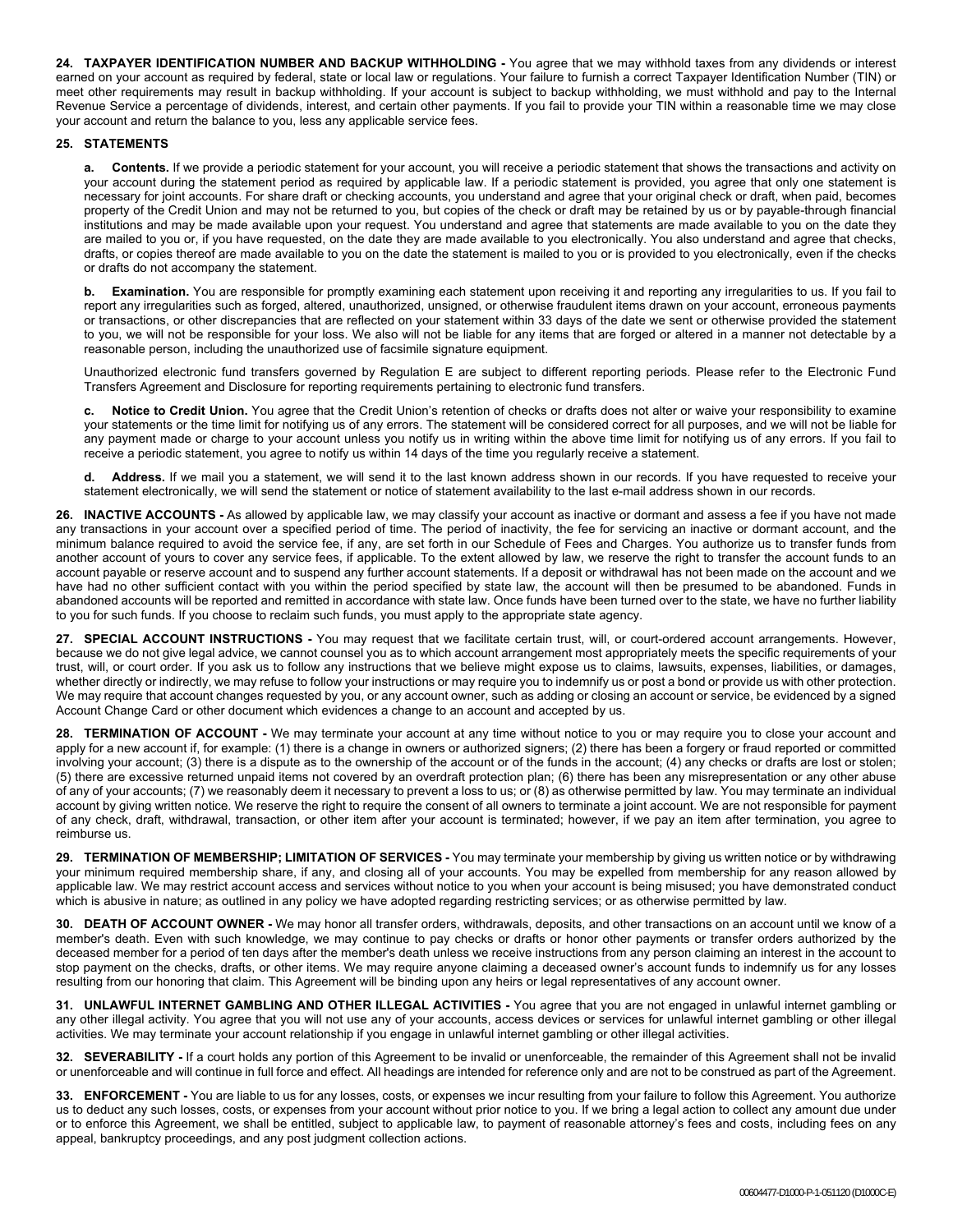**34. GOVERNING LAW -** This Agreement is governed by the following, as amended from time to time: the Credit Union's bylaws; local clearinghouse and other payment system rules; federal laws and regulations, including applicable principles of contract law; and the laws and regulations of the state of Connecticut. As permitted by applicable law, you agree that any legal action regarding this Agreement shall be brought in the county in which the Credit Union is located.

#### **35. NEGATIVE INFORMATION NOTICE - We may report information about your loan, share, or deposit accounts to credit bureaus. Late payments, missed payments, or other defaults on your accounts may be reflected in your credit report.**

**36. MONITORING AND RECORDING COMMUNICATIONS -** We may monitor and record communications between you and us, including telephone conversations, electronic messages, electronic records, or other data transmissions that affect your accounts or other products and services. Except as otherwise prohibited by applicable law, you agree we may monitor and record such communications without your approval or further notice to you.

**37. CONSENT TO CONTACT -** By signing or otherwise authenticating an Account Card, you agree we and/or our third-party providers, including debt collectors, may contact you by telephone or text message at any telephone number associated with your account, including wireless telephone numbers (i.e. cell phone numbers) which could result in charges to you, in order to service your account or collect any amounts owed to us, excluding any contacts for advertising and telemarketing purposes as prescribed by law. You further agree methods of contact may include use of pre-recorded or artificial voice messages, and/or use of an automatic dialing device. You may withdraw the consent to be contacted on your wireless telephone number(s) at any time by providing written notice to us at 48 Haynes St, Manchester, CT 06040, by email to info@chcu.org, via phone at 860-643-3420 or by any other reasonable means. If you have provided a wireless telephone number(s) on or in connection with any account, you represent and agree you are the wireless subscriber or customary user with respect to the wireless telephone number(s) provided and have the authority to give this consent. Furthermore, you agree to notify us of any change to the wireless telephone number(s) which you have provided to us.

In order to help mitigate harm to you and your account, we may contact you on any telephone number associated with your account, including a wireless telephone number (i.e. cell phone number), to deliver to you any messages related to suspected or actual fraudulent activity on your account, data security breaches or identity theft following a data breach, money transfers or any other exigent messages permitted by applicable law. These contacts will not contain any telemarketing, cross-marketing, solicitation, advertising, or debt collection message of any kind. The contacts will be concise and limited in frequency as required by law. You will have an opportunity to opt-out of such communications at the time of delivery.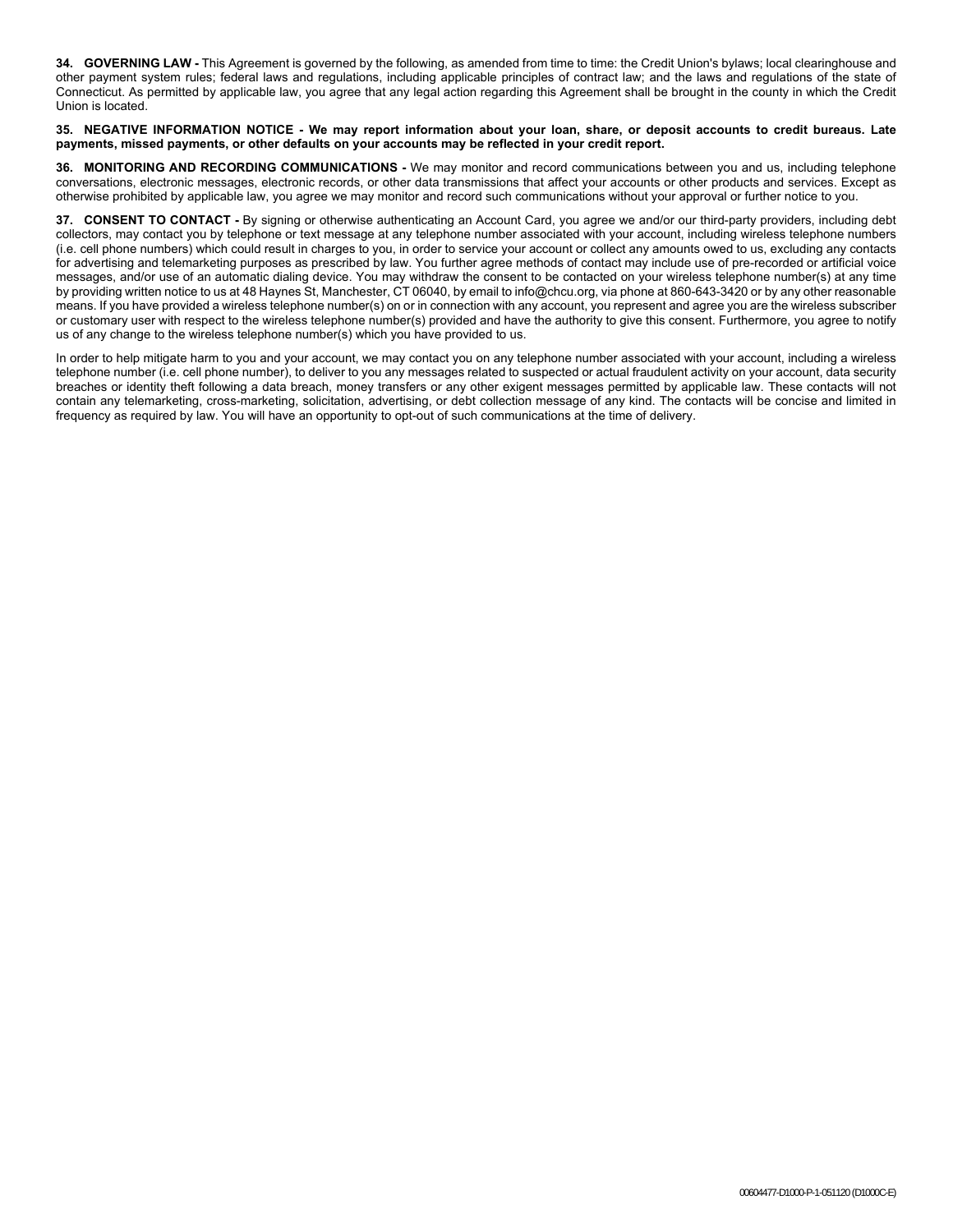# **FUNDS AVAILABILITY POLICY DISCLOSURE**

This Disclosure describes your ability to withdraw funds from all your accounts at Community Healthcare Credit Union, Inc. except for funds deposited to certificate accounts. The Credit Union reserves the right to delay the availability of funds deposited to certificate accounts for periods longer than those disclosed in this policy. Please ask us if you have a question about which accounts are affected by this policy.

**1. GENERAL POLICY —** Our policy is to make funds from your cash and check deposits available to you on the same business day that we receive your deposit. Electronic direct deposits will be available on the day we receive the deposit. Once they are available, you can withdraw the funds in cash and we will use the funds to pay checks that you have written. For determining the availability of your deposits, every day is a business day, except Saturdays, Sundays, and federal holidays. If you make a deposit before 4:00 p.m. on a business day that we are open, we will consider that day to be the day of your deposit. However, if you make a deposit after our cutoff hour or on a day we are not open, we will consider that the deposit was made on the next business day we are open.

**2. RESERVATION OF RIGHT TO HOLD —** In some cases, we will not make all of the funds that you deposit by check available to you on the same business day that we receive your deposit. Funds may not be available until the second business day after the day of your deposit. However, the first \$225.00 of your deposit will be available on the first business day after the day of your deposit. If we are not going to make all of the funds from your deposit available on the same business day, we will notify you at the time you make your deposit. We will also tell you when the funds will be available. If your deposit is not made directly to one of our employees or if we decide to take this action after you have left the premises, we will mail you the notice by the next business day after we receive your deposit. If you will need the funds from a deposit right away, you should ask us when the funds will be available.

**3. HOLDS ON OTHER FUNDS —** If we cash a check for you that is drawn on another financial institution, we may withhold the availability of a corresponding amount of funds that are already in your account. Those funds will be available at the time funds from the check we cashed would have been available if you had deposited it. If we accept for deposit a check that is drawn on another financial institution, we may make funds from the deposit available for withdrawal immediately but delay your availability to withdraw a corresponding amount of funds that you have on deposit in another account with us. The funds in the other account would then not be available for withdrawal until the time periods that are described elsewhere in this Disclosure for the type of check that you deposited.

**4. LONGER DELAYS MAY APPLY —** We may delay your ability to withdraw funds deposited by check into your account an additional number of days for these reasons:

- We believe a check you deposit will not be paid.
- You deposit checks totaling more than \$5,525.00 on any one (1) day.
- You redeposit a check that has been returned unpaid.
- You have overdrawn your account repeatedly in the last six (6) months.
- There is an emergency, such as failure of communications or computer equipment.

We will notify you if we delay your ability to withdraw funds for any of these reasons and we will tell you when the funds will be available. They will generally be available no later than the seventh business day after the day of your deposit.

**5. SPECIAL RULES FOR NEW ACCOUNTS —** If you are a new member, the following special rules will apply during the first 30 days your account is open.

Funds from electronic direct deposits to your account will be available on the day we receive the deposit. Funds from deposits of cash, wire transfers, and the first \$5,525.00 of a day's total deposits of cashier's, certified, teller's, traveler's, and federal, state, and local government checks will be available on the next business day after the day of your deposit if the deposit meets certain conditions. For example, the checks must be payable to you. The excess over \$5,525.00 will be available on the ninth business day after the day of your deposit. If your deposit of these checks (other than a U.S. Treasury check) is not made in person to one of our employees, the first \$5,525.00 will not be available until the second business day after the day of your deposit. Funds from all other check deposits will be available on the eleventh business day after the day of your deposit.

**6. FOREIGN CHECKS —** Checks drawn on financial institutions located outside the U.S. (foreign checks) cannot be processed the same as checks drawn on U.S. financial institutions. Foreign checks are exempt from the policies outlined in this Disclosure. Generally, the availability of funds for deposits of foreign checks will be delayed for the time it takes us to collect the funds from the financial institution upon which it is drawn.

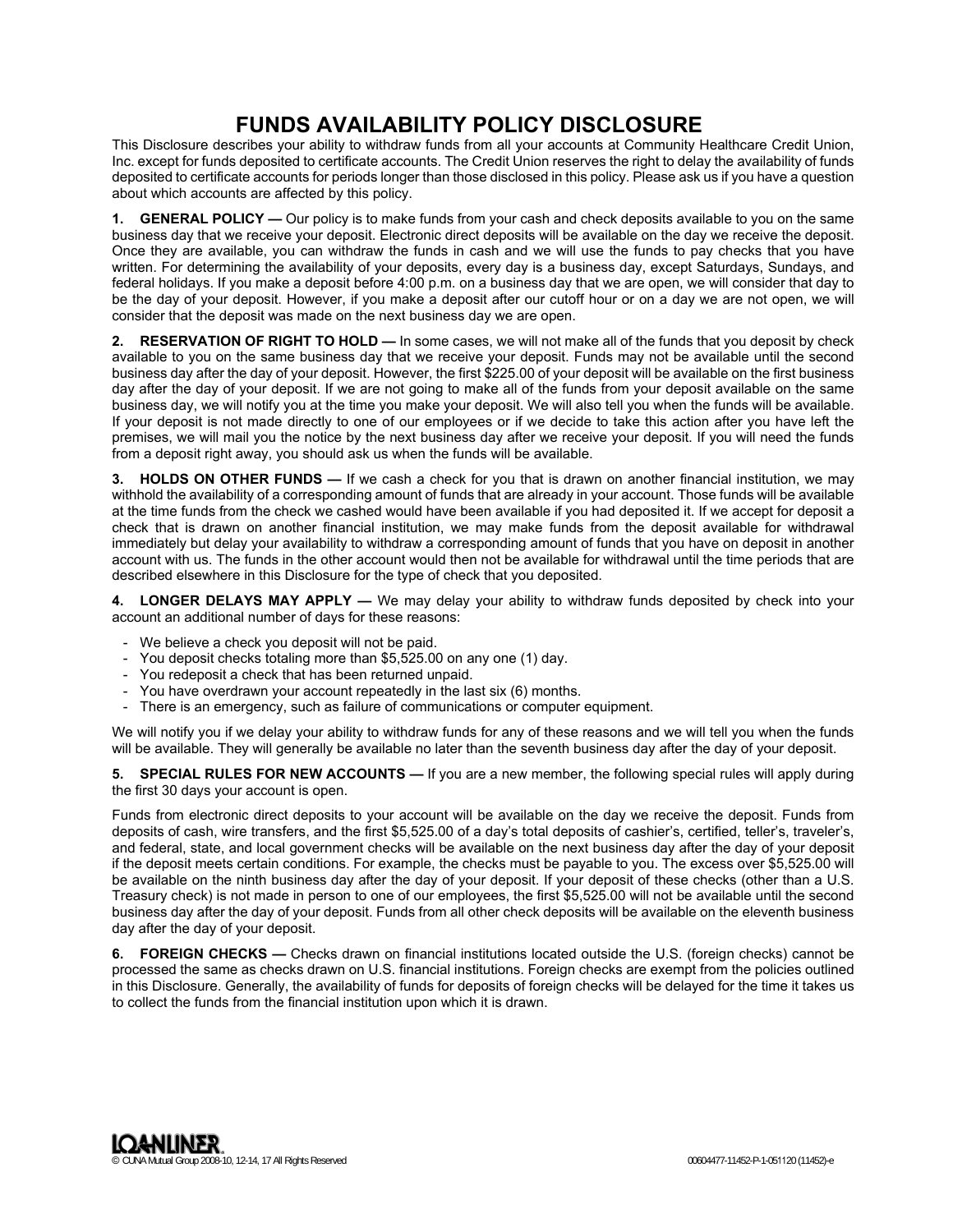# **ELECTRONIC FUND TRANSFERS AGREEMENT AND DISCLOSURE**

This Electronic Fund Transfers Agreement and Disclosure is the contract which covers your and our rights and responsibilities concerning the electronic fund transfers (EFT) services offered to you by Community Healthcare Credit Union, Inc. ("Credit Union"). In this Agreement, the words "you," "your," and "yours" mean those who sign the application or account card as applicants, joint owners, or any authorized users. The words "we," "us," and "our" mean the Credit Union. The word "account" means any one (1) or more savings and checking accounts you have with the Credit Union. Electronic fund transfers are electronically initiated transfers of money from your account through the EFT services described below. By signing an application or account card for EFT services, signing your card, or using any service, each of you, jointly and severally, agree to the terms and conditions in this Agreement and any amendments for the EFT services offered. Furthermore, electronic fund transfers that meet the definition of remittance transfers are governed by 12 C.F.R. part 1005, subpart B—Requirements for remittance transfers, and consequently, terms of this agreement may vary for those types of transactions. A "remittance transfer" is an electronic transfer of funds of more than \$15.00 which is requested by a sender and sent to a designated recipient in a foreign country by a remittance transfer provider. Terms applicable to such transactions may vary from those disclosed herein and will be disclosed to you at the time such services are requested and rendered in accordance with applicable law.

**1. EFT SERVICES —** If approved, you may conduct any one (1) or more of the EFT services offered by the Credit Union.

**a. ATM Card.** If approved, you may use your card and personal identification number (PIN) in automated teller machines (ATMs) of the Credit Union, CU24, NYCE, Cirrus®, and SUM networks, and such other machines or facilities as the Credit Union may designate. For ATM transactions, you must consent to the Credit Union's overdraft protection plan in order for the transaction amount to be covered under the plan. Without your consent, the Credit Union may not authorize and pay an overdraft resulting from these types of transactions. Services and fees for ATM overdrafts are shown in the document the Credit Union uses to capture the member's opt-in choice for overdraft protection and the Schedule of Fees and Charges.

At the present time, you may use your card to:

- Withdraw funds from your savings and checking accounts.
- Make point-of-sale (POS) transactions with your card and personal identification number (PIN) to purchase goods or services at POS terminals that carry CU24, NYCE, Cirrus®, and SUM network logo(s).

The following limitations on ATM Card transactions may apply:

- You may withdraw up to a maximum of \$200.00 in any one (1) day, if there are sufficient funds in your account.
- You may purchase up to a maximum of \$200.00 from POS terminals per day, if there are sufficient funds in your account.
- For security purposes, there are other limits on the frequency and amount of transfers available at ATMs.
- See Section 2 for transfer limitations that may apply to these transactions.

**b. Visa Check Card.** If approved, you may use your Visa® card to purchase goods and services from participating merchants. However, you may not use your card to initiate any type of gambling transaction. If you wish to pay for goods or services over the Internet, you may be required to provide card number security information before you will be permitted to complete the transaction. You agree that you will not use your card for any transaction that is illegal under applicable federal, state, or local law. Funds to cover your card purchases will be deducted from your checking account. For ATM and one-time debit card transactions, you must consent to the Credit Union's overdraft protection plan in order for the transaction amount to be covered under the plan. Without your consent, the Credit Union may not authorize and pay an overdraft resulting from these types of transactions. Services and fees for overdrafts are shown in the document the Credit Union uses to capture the member's opt-in choice for overdraft protection and the Schedule of Fees and Charges.

For other types of transactions, if the balance in your account is not sufficient to pay the transaction amount, the Credit Union may pay the amount and treat the transaction as a request to transfer funds from other deposit accounts, approved overdraft protection accounts, or loan accounts that you have established with the Credit Union. If you initiate a transaction that overdraws your account, you agree to make immediate payment of any overdrafts together with any service charges to the Credit Union. In the event of repeated overdrafts, the Credit Union may terminate all services under this Agreement. You may use your card and personal identification number (PIN) in ATMs of the Credit Union, NYCE, Cirrus®, and SUM networks, and such other machines or facilities as the Credit Union may designate. In addition, you may use your Visa card without a PIN for certain transactions on the Visa, NYCE and Cirrus® networks. However, provisions of this Agreement relating only to Visa debit transactions, such as additional limits on your liability and streamlined error resolution procedures, do not apply to transactions processed through non-Visa networks. To initiate a Visa debit transaction, you may sign a receipt, provide a card number, or swipe or insert your card at a point-of-sale (POS) terminal and choose to route the transaction over a Visa network.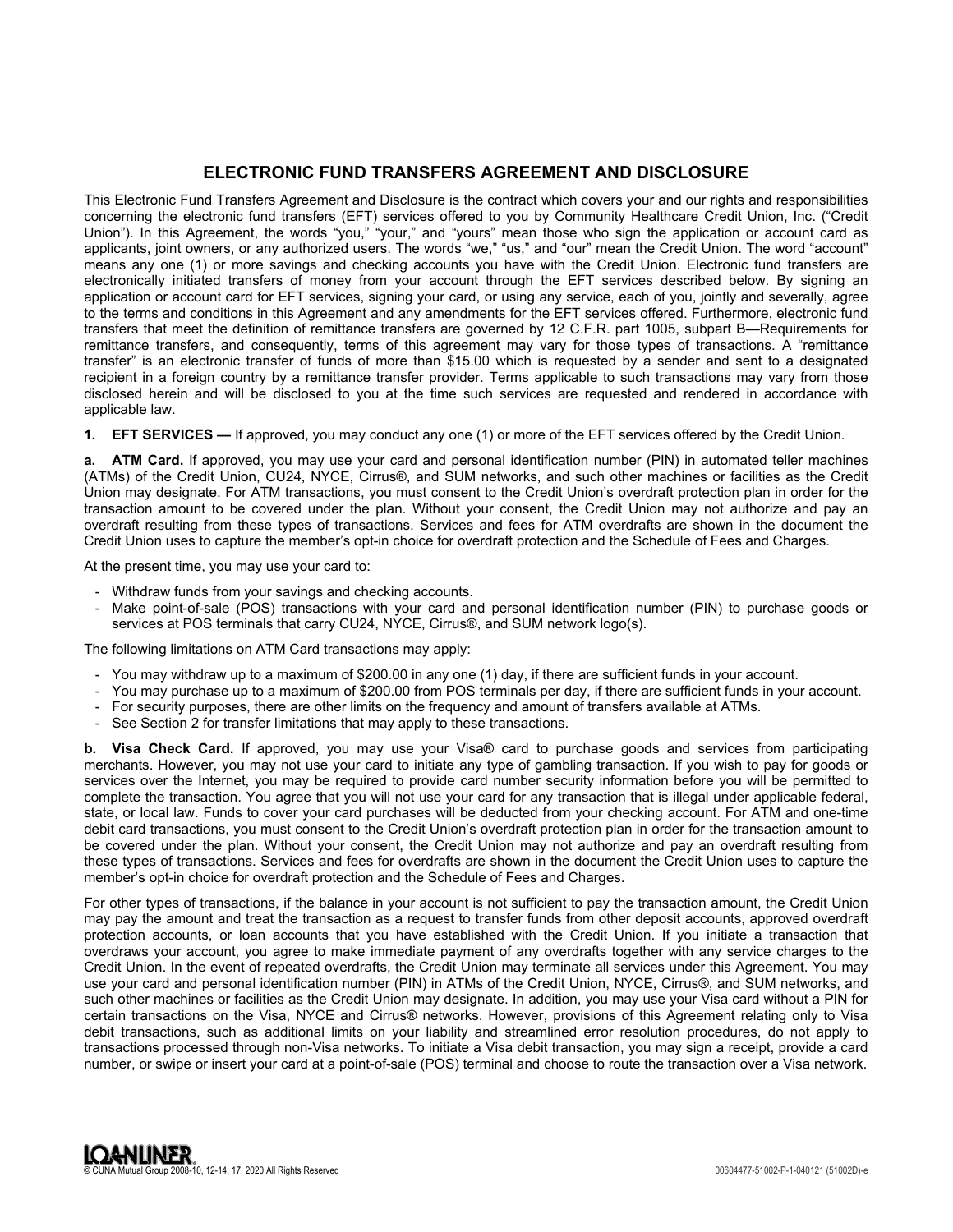At the present time, you may also use your card to:

- Withdraw funds from your savings and checking accounts.
- Make point-of-sale (POS) transactions with your card and personal identification number (PIN) to purchase goods or services at merchants that accept Visa.
- Order goods or services online or by mail or telephone from places that accept Visa.

The following limitations on Visa Check Card transactions may apply:

- You may withdraw up to a maximum of \$200.00 in any one (1) day from an ATM machine, if there are sufficient funds in your account.
- You may purchase up to a maximum of \$200.00 from POS terminals per day, if there are sufficient funds in your account.
- For security purposes, there are other limits on the frequency and amount of transfers available at ATMs.
- See Section 2 for transfer limitations that may apply to these transactions.

**Card Information Updates and Authorizations.** If you have authorized a merchant to bill charges to your card on a recurring basis, it is your responsibility to notify the merchant in the event your card is replaced, your card information (such as card number and expiration date) changes, or the account associated with your card is closed. However, if your card is replaced or card information changes, you authorize us, without obligation on our part, to provide the updated card information to the merchant in order to permit the merchant to bill recurring charges to the card. You authorize us to apply such recurring charges to the card until you notify us that you have revoked authorization for the charges to your card.

Your card is automatically enrolled in an information updating service. Through this service, your updated card information (such as card number and expiration date) may be shared with participating merchants to facilitate continued recurring charges. Updates are not guaranteed before your next payment to a merchant is due. You are responsible for making direct payment until recurring charges resume. To revoke your authorization allowing us to provide updated card information to a merchant, please contact us.

**c. TransAction Line.** If we approve TransAction Line for your accounts, a separate personal identification number (PIN) will be assigned to you. You must use your personal identification number (PIN) along with your account number to access your accounts. At the present time, you may use TransAction Line to:

- Withdraw funds from your savings and checking accounts.
- Transfer funds from your savings and checking accounts.
- Obtain balance information for your savings, checking, and club accounts.
- Make loan payments from your savings and checking accounts.
- Determine if a particular item has cleared.
- Obtain tax information on amounts earned on savings and checking accounts or interest paid on loan accounts.
- Verify the last date and amount of your payroll deposit.

Your accounts can be accessed under TransAction Line via a touch-tone telephone only. TransAction Line service will be available for your convenience 24 hours per day. This service may be interrupted for a short time each day for data processing.

The following limitations on TransAction Line transactions may apply:

- There is no limit to the number of inquiries, transfers, or withdrawal requests you may make in any one (1) day.
- See Section 2 for transfer limitations that may apply to these transactions.

The Credit Union reserves the right to refuse any transaction which would draw upon insufficient funds, exceed a credit limit, lower an account below a required balance, or otherwise require us to increase our required reserve on the account. All checks are payable to you as a primary member and will be mailed to your address of record. The Credit Union may set other limits on the amount of any transaction, and you will be notified of those limits. The Credit Union may refuse to honor any transaction for which you do not have sufficient available verified funds. The service will discontinue if no transaction is entered after numerous unsuccessful attempts to enter a transaction and there may be limits on the duration of each telephone call.

# **d. Preauthorized EFTs.**

- **Direct Deposit.** Upon instruction of (i) your employer, (ii) the Treasury Department or (iii) other financial institutions, the Credit Union will accept direct deposits of your paycheck or federal recurring payments, such as Social Security, to your savings and/or checking account.
- **Preauthorized Debits.** Upon instruction, we will pay certain recurring transactions from your checking account.
- See Section 2 for transfer limitations that may apply to these transactions.
- **Stop Payment Rights.** If you have arranged in advance to make electronic fund transfers out of your account(s) for money you owe others, you may stop payment on preauthorized transfers from your account. You must notify us orally or in writing at any time up to three (3) business days before the scheduled date of the transfer. We may require written confirmation of the stop payment order to be made within 14 days of any oral notification. If we do not receive the written confirmation, the oral stop payment order shall cease to be binding 14 days after it has been made. A stop payment request may apply to a single transfer, multiple transfers, or all future transfers as directed by you, and will remain in effect unless you withdraw your request or all transfers subject to the request have been returned.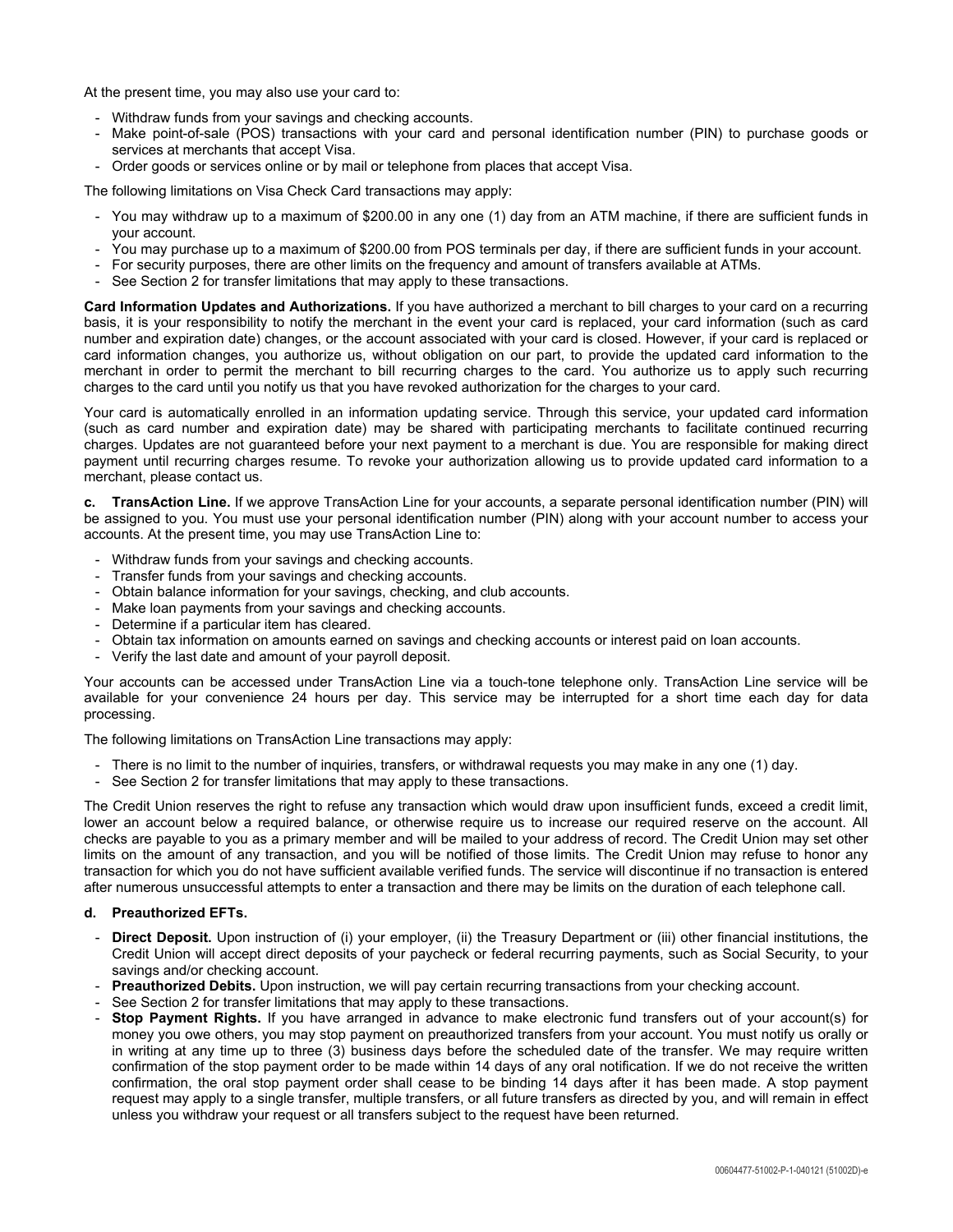- **Notice of Varying Amounts.** If these regular payments may vary in amount, the person you are going to pay is required to tell you, ten (10) days before each payment, when it will be made and how much it will be. You may choose instead to get this notice only when the payment would differ by more than a certain amount from the previous payment or when the amount would fall outside certain limits that you set.
- **Liability for Failure to Stop Payment of Preauthorized Transfers.** If you order us to stop payment of a preauthorized transfer three (3) business days or more before the transfer is scheduled and we do not do so, we will be liable for your losses or damages.

**e. Electronic Check Conversion/Electronic Returned Check Fees.** If you pay for purchases or bills with a check or draft, you may authorize your check or draft to be converted to an electronic fund transfer. You may also authorize merchants or other payees to electronically debit your account for returned check fees. You are considered to have authorized these electronic fund transfers if you complete the transaction after being told (orally or by a notice posted or sent to you) that the transfer may be processed electronically or if you sign a written authorization.

**f. Virtual Branch.** If Virtual Branch is activated for your account(s), you will be required to use secure login information to access the account(s). At the present time, you may use Virtual Branch to:

- Transfer funds from your savings, checking, and club accounts.
- Obtain balance information for your savings, checking, and club accounts.
- Make loan payments from your savings and checking accounts.
- Make bill payments to preauthorized creditors.

Your accounts can be accessed under Virtual Branch via personal computer. Virtual Branch will be available for your convenience 24 hours per day. This service may be interrupted for a short time each day for data processing. We reserve the right to refuse any transaction which would draw upon insufficient funds, exceed a credit limit, lower an account below a required balance, or otherwise require us to increase our required reserve on the account. We may set other limits on the amount of any transaction, and you will be notified of those limits. We may refuse to honor any transaction for which you do not have sufficient available verified funds. The service will discontinue if no transaction is entered after numerous unsuccessful attempts to enter a transaction and there may be limits on the duration of each access.

The following limitations on Virtual Branch transactions may apply:

- There is no limit to the number of inquiries, transfers, or withdrawal requests you may make in any one (1) day.
- See Section 2 for transfer limitations that may apply to these transactions.

**g. Mobile Banking.** If Mobile Banking is activated for your account(s), you will be required to use secure login information to access the account(s). At the present time, you may use Mobile Banking to:

- Transfer funds from your savings, checking, and club accounts.
- Obtain balance information for your savings, checking, and club accounts.
- Make loan payments from your savings and checking accounts.
- Determine if a particular item has cleared.
- Verify the last date and amount of your payroll deposit.
- Make bill payments to preauthorized creditors.
- Make deposits to your savings and checking accounts using Remote Deposit Capture, see separate Terms and Conditions for more details.

Your accounts can be accessed under Mobile Banking via mobile device or other approved access device(s). Mobile Banking will be available for your convenience 24 hours per day. This service may be interrupted for a short time each day for data processing. We reserve the right to refuse any transaction which would draw upon insufficient funds, exceed a credit limit, lower an account below a required balance, or otherwise require us to increase our required reserve on the account. We may set other limits on the amount of any transaction, and you will be notified of those limits. We may refuse to honor any transaction for which you do not have sufficient available verified funds. The service will discontinue if no transaction is entered after numerous unsuccessful attempts to enter a transaction and there may be limits on the duration of each access.

The following limitations on Mobile Banking transactions may apply:

- There is no limit to the number of inquiries, transfers, or withdrawal requests you may make in any one (1) day.
- See Section 2 for transfer limitations that may apply to these transactions.

**h. Bill Payment.** We will process bill payment transfer requests only to those creditors the Credit Union has designated in the User Instructions and such creditors as you authorize and for whom the Credit Union has the proper vendor code number. We will not process any bill payment transfer if the required transaction information is incomplete.

We will withdraw the designated funds from your checking account for bill payment transfer by the designated cutoff time on the date you schedule for payment. We will process your bill payment transfer within a designated number of days before the date you schedule for payment. You must allow sufficient time for vendors to process your payment after they receive a transfer from us. Please leave as much time as though you were sending your payment by mail. We cannot guarantee the time that any payment will be credited to your account by the vendor.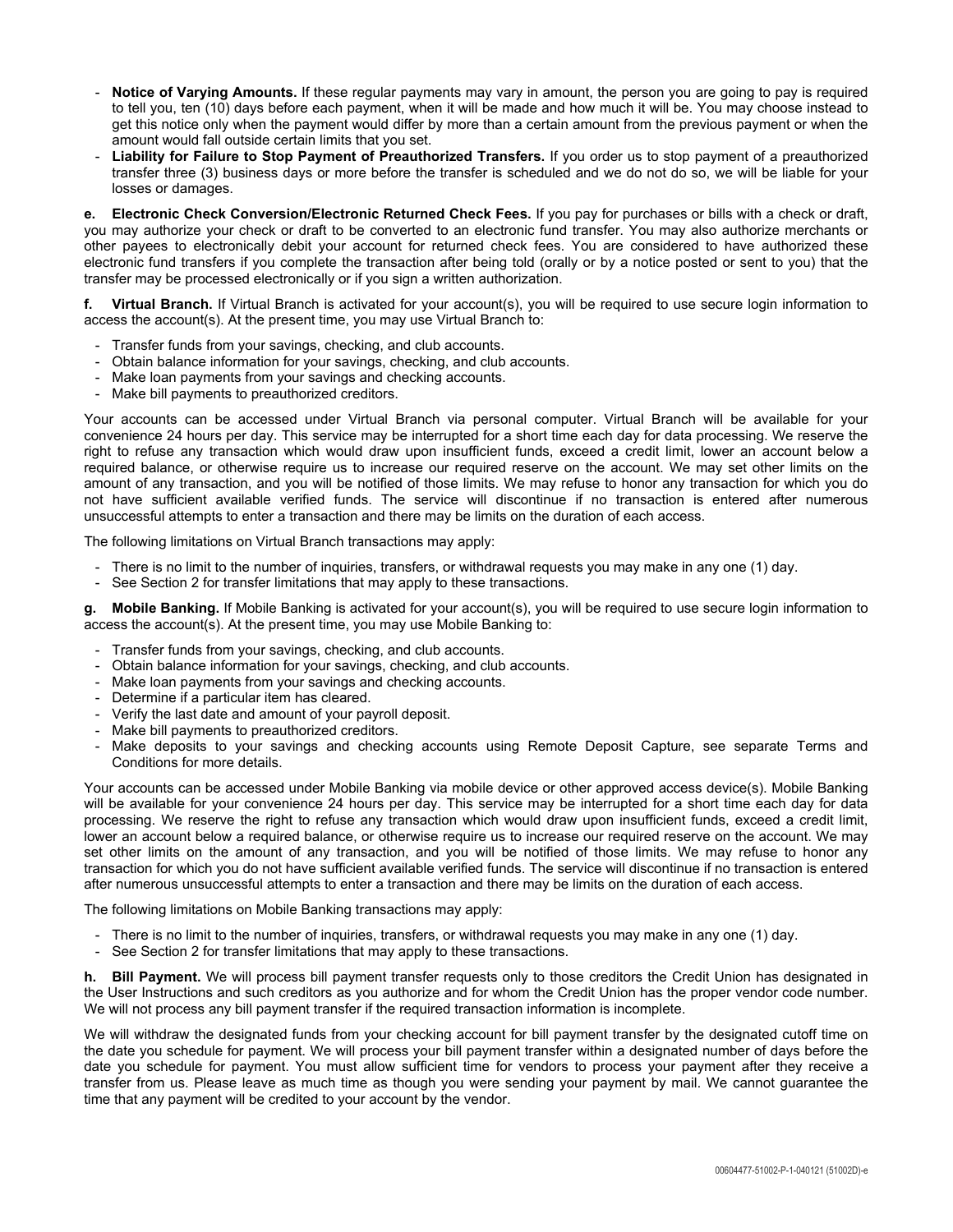The following limitations on Bill Payment transactions may apply:

- There is no limit on the number of bill payments per day.

**2. TRANSFER LIMITATIONS —** For all savings and club accounts, you may make no more than six (6) transfers and withdrawals from your account to another account of yours or to a third party in any month by means of a preauthorized, automatic, or Internet transfer, by telephonic order or instruction, or by check, draft, debit card or similar order. If you exceed these limitations, your account may be subject to a fee or be closed.

# **3. CONDITIONS OF EFT SERVICES —**

**a. Ownership of Cards.** Any card or other device which we supply to you is our property and must be returned to us, or to any person whom we authorize to act as our agent, or to any person who is authorized to honor the card, immediately according to instructions. The card may be repossessed at any time at our sole discretion without demand or notice. You cannot transfer your card or account to another person.

**b. Honoring the Card.** Neither we nor merchants authorized to honor the card will be responsible for the failure or refusal to honor the card or any other device we supply to you. If a merchant agrees to give you a refund or adjustment, you agree to accept a credit to your account in lieu of a cash refund.

# **c. Foreign Transactions.**

**Visa.** Purchases and cash withdrawals made in foreign currencies will be debited from your account in U.S. dollars. The exchange rate between the transaction currency and the billing currency used for processing international transactions is a rate selected by Visa from a range of rates available in wholesale currency markets for the applicable central processing date, which rate may vary from the rate Visa itself receives or the government-mandated rate in effect for the applicable central processing date. The exchange rate used on the processing date may differ from the rate that would have been used on the purchase date or cardholder statement posting date.

A fee of 1.00% of the amount of the transaction, calculated in U.S. dollars, will be imposed on all foreign transactions, including purchases, cash withdrawals and credits to your account. A foreign transaction is any transaction that you complete or a merchant completes on your card outside of the United States, with the exception of U.S. military bases, U.S. territories, U.S. embassies or U.S. consulates. Transactions completed by merchants outside of the United States are considered foreign transactions, regardless of whether you are located inside or outside the United States at the time of the transaction.

**d. Security of Access Code.** You may use one (1) or more access codes with your electronic fund transfers. The access codes issued to you are for your security purposes. Any access codes issued to you are confidential and should not be disclosed to third parties or recorded on or with the card. You are responsible for safekeeping your access codes. You agree not to disclose or otherwise make your access codes available to anyone not authorized to sign on your accounts. If you authorize anyone to use your access codes, that authority shall continue until you specifically revoke such authority by notifying the Credit Union. You understand that any joint owner you authorize to use an access code may withdraw or transfer funds from any of your accounts. If you fail to maintain the security of these access codes and the Credit Union suffers a loss, we may terminate your EFT services immediately.

**e. Joint Accounts.** If any of your accounts accessed under this Agreement are joint accounts, all joint owners, including any authorized users, shall be bound by this Agreement and, alone and together, shall be responsible for all EFT transactions to or from any savings and checking or loan accounts as provided in this Agreement. Each joint account owner, without the consent of any other account owner, may, and is hereby authorized by every other joint account owner, make any transaction permitted under this Agreement. Each joint account owner is authorized to act for the other account owners, and the Credit Union may accept orders and instructions regarding any EFT transaction on any account from any joint account owner.

**4. FEES AND CHARGES —** We assess certain fees and charges for EFT services. For a current listing of all applicable fees and charges, see our current Schedule of Fees and Charges that was provided to you at the time you applied for or requested these EFT services. From time to time, the fees and charges may be changed, and we will notify you as required by applicable law.

Additionally, if you use an ATM not operated by us, you may be charged a fee(s) by the ATM operator and by any international, national, regional, or local network used in processing the transaction (and you may be charged a fee for a balance inquiry even if you do not complete a funds transfer). The ATM fee(s), or surcharge(s), will be debited from your account if you elect to complete the transaction and/or continue with the balance inquiry.

You understand and agree that we and/or the ATM operator may charge you multiple fees for multiple transactions during the same ATM session (for example, fees for both a balance inquiry and a cash withdrawal).

**5. MEMBER LIABILITY —** You are responsible for all transactions you authorize using your EFT services under this Agreement. If you permit someone else to use an EFT service, your card or your access code, you are responsible for any transactions they authorize or conduct on any of your accounts.

TELL US AT ONCE if you believe your card or access code has been lost or stolen, if you believe someone has used your card or access code or otherwise accessed your accounts without your authority, or if you believe that an electronic fund transfer has been made without your permission using information from your check. Telephoning is the best way of keeping your possible losses down. You could lose all the money in your account (plus your maximum overdraft line-of-credit). If a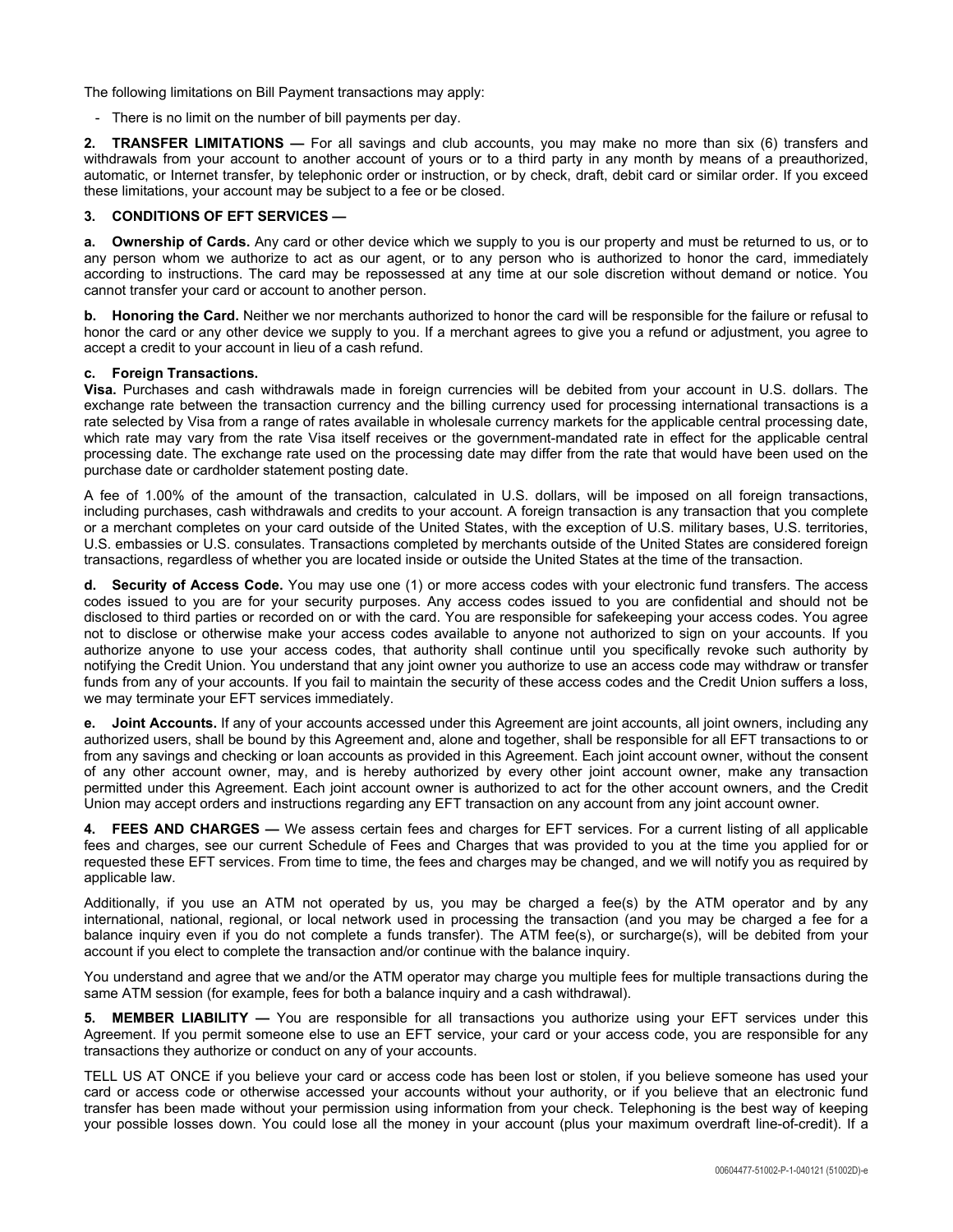transaction was made with your card or card number without your permission and was a Visa transaction, you will have no liability for the transaction, unless you were fraudulent or negligent in the handling of your account or card.

For all other EFT transactions involving your card or access code, including if you were negligent in the handling of your account or card, your liability for an unauthorized transaction is determined as follows. If you tell us within two (2) business days after you learn of the loss or theft of your card or access code, you can lose no more than \$50.00 if someone used your card or access code without your permission. If you do NOT tell us within two (2) business days after you learn of the loss or theft of your card or access code and we can prove we could have stopped someone from using your card or access code without your permission if you had told us, you could lose as much as \$500.00.

Also, if your statement shows transfers that you did not make including those made by card, access code or other means, TELL US AT ONCE. If you do not tell us within 60 days after the statement was mailed to you, you may not get back any money lost after the 60 days if we can prove that we could have stopped someone from making the transfers if you had told us in time. If a good reason (such as a hospital stay) kept you from telling us, we will extend the time periods.

If you believe your card or access code has been lost or stolen or that someone has transferred or may transfer money from your accounts without your permission, call:

860-643-3420 866-283-3420

or write to:

Community Healthcare Credit Union, Inc. 48 Haynes St. Manchester, CT 06040 Fax: 860-643-3428

You should also call the number or write to the address listed above if you believe a transfer has been made using the information from your check without your permission.

# **6. RIGHT TO RECEIVE DOCUMENTATION —**

**a. Periodic Statements.** Transfers and withdrawals made through any ATM or POS terminal, debit card transactions, audio response transactions, preauthorized EFTs, online/PC transactions, mobile access device transactions or bill payments you make will be recorded on your periodic statement. You will receive a statement monthly unless there is no transaction in a particular month. In any case, you will receive a statement at least quarterly.

**b.** Terminal Receipt. You can get a receipt at the time you make any transaction (except inquiries) involving your account using an ATM and/or point-of-sale (POS) terminal.

**c. Direct Deposit.** If you have arranged to have a direct deposit made to your account at least once every 60 days from the same source and you do not receive a receipt (such as a pay stub), you can find out whether or not the deposit has been made by calling 860-643-3420 or 866-283-3420. This does not apply to transactions occurring outside the United States.

**7. ACCOUNT INFORMATION DISCLOSURE —** We will disclose information to third parties about your account or the transfers you make:

- As necessary to complete transfers;
- To verify the existence of sufficient funds to cover specific transactions upon the request of a third party, such as a credit bureau or merchant;
- If your account is eligible for emergency cash and/or emergency card replacement services and you request such services, you agree that we may provide personal information about you and your account that is necessary to provide you with the requested service(s);
- To comply with government agency or court orders; or
- If you give us your written permission.
- **8. BUSINESS DAYS —** Our business days are Monday through Friday, excluding holidays.

**9. CREDIT UNION LIABILITY FOR FAILURE TO MAKE TRANSFERS — If we do not complete a transfer to or from your** account on time or in the correct amount according to our agreement with you, we may be liable for your losses or damages. However, we will not be liable for direct or consequential damages in the following events:

- If, through no fault of ours, there is not enough money in your accounts to complete the transaction, if any funds in your accounts necessary to complete the transaction are held as uncollected funds pursuant to our Funds Availability Policy Disclosure, or if the transaction involves a loan request exceeding your credit limit.
- If you used your card or access code in an incorrect manner.
- If the ATM where you are making the transfer does not have enough cash.
- If the ATM was not working properly and you knew about the problem when you started the transaction.
- If circumstances beyond our control (such as fire, flood, or power failure) prevent the transaction.
- If the money in your account is subject to legal process or other claim.
- If funds in your account are pledged as collateral or frozen because of a delinquent loan.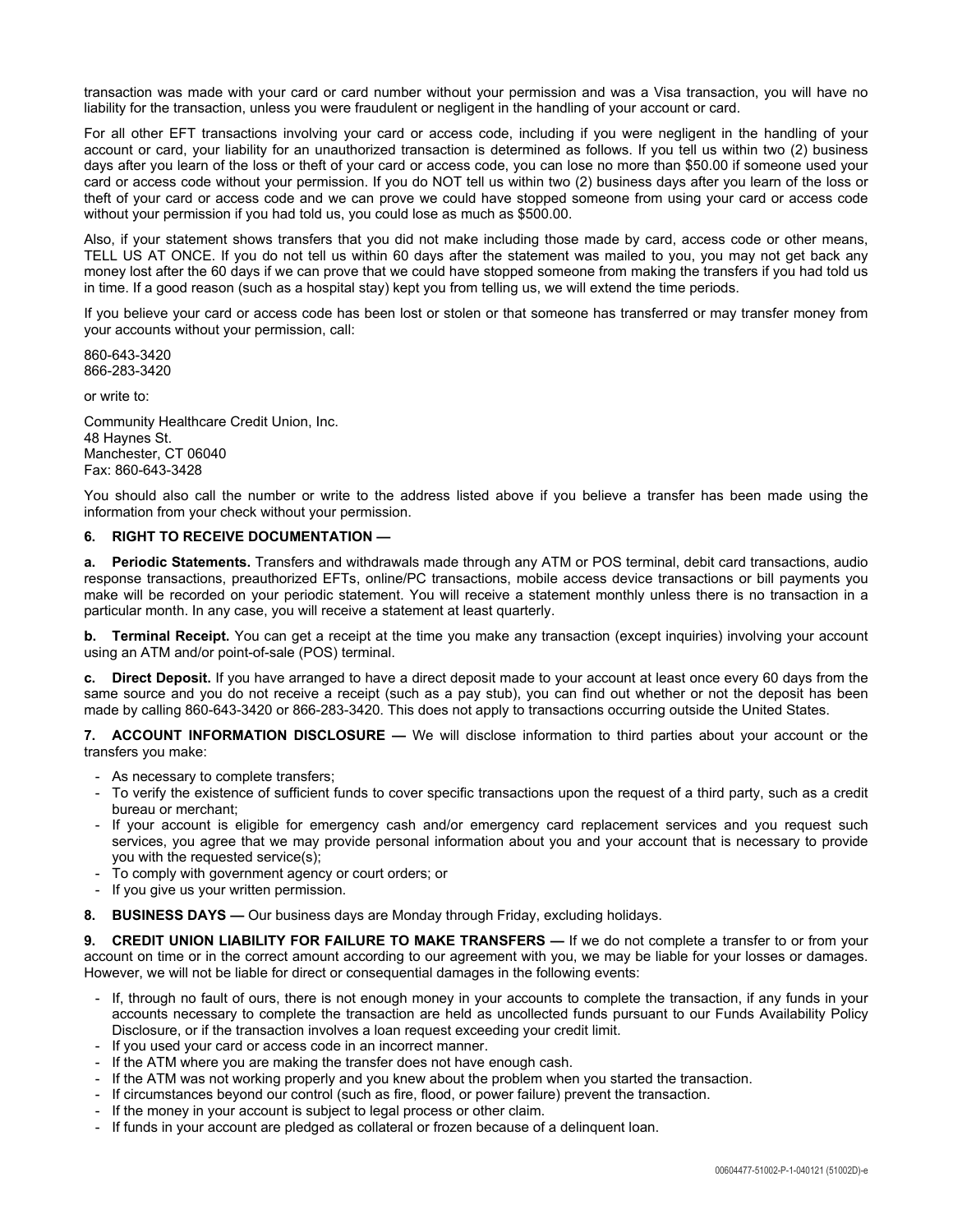- If the error was caused by a system of any participating ATM network.
- If the electronic transfer is not completed as a result of your willful or negligent use of your card, access code, or any EFT facility for making such transfers.
- If the telephone or computer equipment you use to conduct audio response, online/PC, or mobile banking transactions is not working properly and you know or should have known about the breakdown when you started the transaction.
- If you have bill payment services, we can only confirm the amount, the participating merchant, and date of the bill payment transfer made by the Credit Union. For any other error or question you have involving the billing statement of the participating merchant, you must contact the merchant directly. We are not responsible for investigating such errors.
- Any other exceptions as established by the Credit Union.

**10. NOTICES —** All notices from us will be effective when we have mailed them or delivered them to the appropriate address in the Credit Union's records. Written notice you provide in accordance with your responsibility to report unauthorized transactions to us will be considered given at the time you mail the notice or deliver it for transmission to us by any other usual means. All other notices from you will be effective when received by the Credit Union at the address specified in this Agreement. We reserve the right to change the terms and conditions upon which EFT services are offered and will provide notice to you in accordance with applicable law. Use of EFT services is subject to existing regulations governing your Credit Union account and any future changes to those regulations.

The following information is a list of safety precautions regarding the use of ATMs and night deposit facilities:

- Be aware of your surroundings, particularly at night.
- Consider having someone accompany you when the ATM or night deposit facility is used after dark.
- Close the entry door of any ATM facility equipped with a door.
- If another person is uncomfortably close to you at the time of your transaction, ask the person to step back before you complete your transaction. If it is after the regular hours of the financial institution and you are using an ATM, do not permit entrance to any person you do not know.
- Refrain from displaying your cash at the ATM or night deposit facility. As soon as your transaction is completed, place your money in your purse or wallet. Count the cash later in the safety of your car or home.
- If you notice anything suspicious at the ATM or night deposit facility, consider using another ATM or night deposit facility or coming back later. If you are in the middle of a transaction and you notice something suspicious, cancel the transaction, take your card or deposit envelope, and leave.
- If you are followed after making a transaction, go to the nearest public area where people are located.
- Do not write your personal identification number (PIN) or access code on your ATM card.
- Report all crimes to law enforcement officials immediately. If emergency assistance is needed, call the police from the nearest available public telephone.

**11. BILLING ERRORS —** In case of errors or questions about electronic fund transfers from your savings and checking accounts or if you need more information about a transfer on the statement or receipt, telephone us at the following number or send us a written notice to the following address as soon as you can. We must hear from you no later than 60 days after we sent the FIRST statement on which the problem appears. Call us at:

860-643-3420 866-283-3420

or write to:

Community Healthcare Credit Union, Inc. 48 Haynes St. Manchester, CT 06040 Fax: 860-643-3428

- Tell us your name and account number.
- Describe the electronic transfer you are unsure about and explain, as clearly as you can, why you believe it is an error or why you need more information.
- Tell us the dollar amount of the suspected error.

If you tell us orally, we may require that you send us your complaint or question in writing within ten (10) business days.

We will determine whether an error has occurred within ten (10)\* business days after we hear from you and will correct any error promptly. If we need more time, however, we may take up to 45\*\* days to investigate your complaint or question. If we decide to do this, we will credit your account within ten (10)\*\* business days for the amount you think is in error so that you will have the use of the money during the time it takes us to complete our investigation. If we ask you to put your complaint or question in writing and we do not receive it within ten (10) business days, we may not credit your account.

We will tell you the results within three (3) business days after completing our investigation. If we decide that there was no error, we will send you a written explanation. You may ask for copies of the documents that we used in our investigation.

\* If you give notice of an error occurring within 30 days after you make the first deposit to your account, we may take up to 20 business days instead of ten (10) business days to investigate the error.